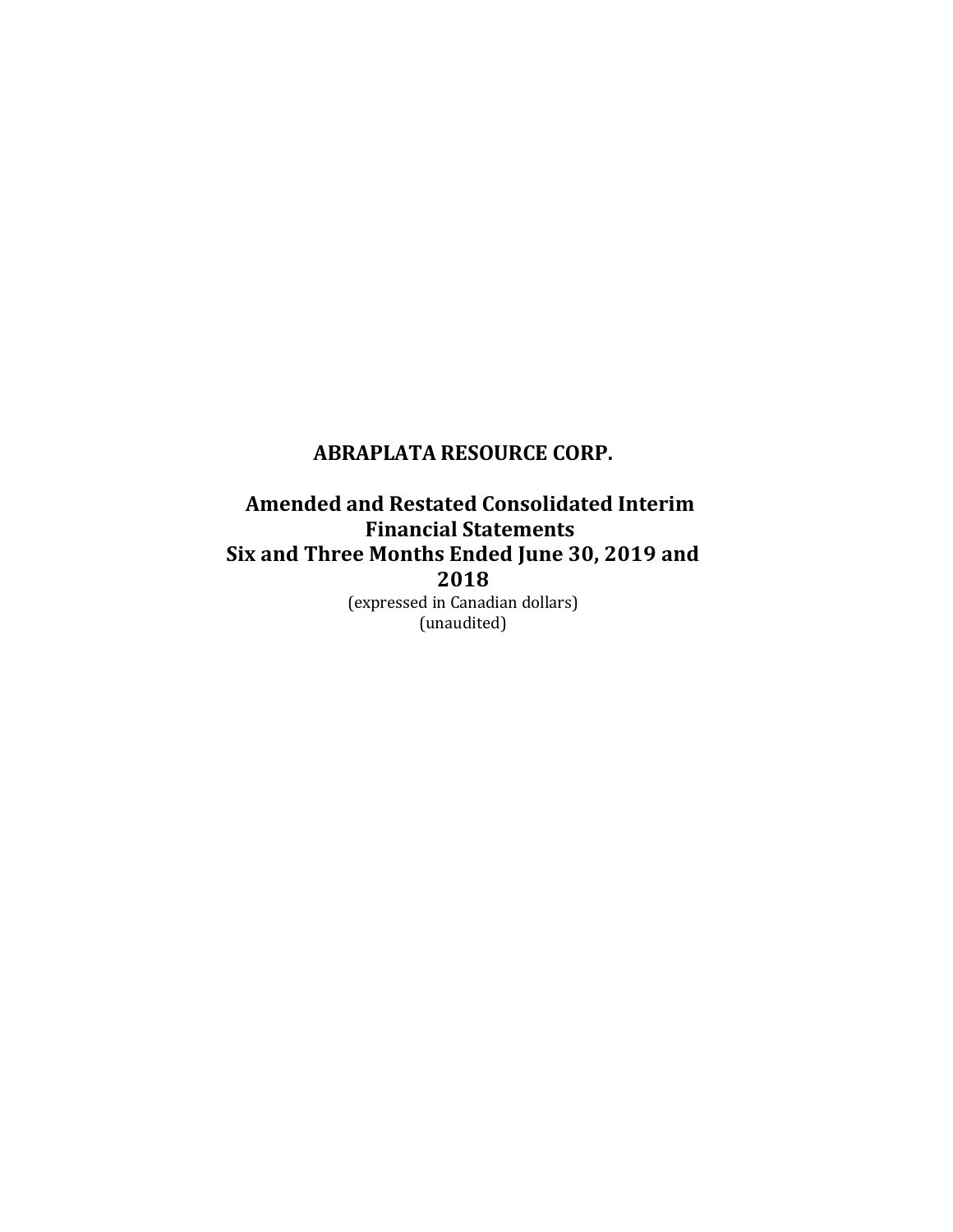Amended and Restated Consolidated Interim Statements of Financial Position (Expressed in Canadian dollars)

(unaudited)

|                                                                                                       | <b>June 30,</b><br>2019                 | December 31,<br>2018 |
|-------------------------------------------------------------------------------------------------------|-----------------------------------------|----------------------|
|                                                                                                       | As restated<br>(note 12)<br>(unaudited) | (audited)            |
| <b>ASSETS</b>                                                                                         |                                         |                      |
| <b>Current assets</b>                                                                                 |                                         |                      |
| Cash                                                                                                  | \$99,615                                | \$<br>11,662         |
| Receivable                                                                                            | 9,970                                   | 38,944               |
| Prepaid                                                                                               | 12,405                                  | 5,442                |
|                                                                                                       | 121,990                                 | 56,048               |
| <b>Non-current assets</b>                                                                             |                                         |                      |
| Mineral interests (note 6)                                                                            | 4,479,786                               | 3,949,776            |
| <b>TOTAL ASSETS</b>                                                                                   | \$4,601,776                             | \$<br>4,005,824      |
| <b>LIABILITIES</b><br><b>Current liabilities</b><br>Accounts payable and accrued liabilities (note 9) | \$669,946                               | \$<br>951,026        |
| <b>SHAREHOLDERS' EQUITY</b>                                                                           |                                         |                      |
| Share capital (note 8)                                                                                | 22,053,632                              | 21,316,200           |
| Reserves                                                                                              | 2,166,736                               | 2,057,958            |
| Accumulated other comprehensive loss                                                                  | (1,528,824)                             | (1,980,334)          |
| Accumulated deficit                                                                                   | (18, 759, 714)                          | (18, 339, 026)       |
| <b>TOTAL SHAREHOLDERS' EQUITY</b>                                                                     | 3,931,830                               | 3,054,798            |
| TOTAL LIABILITIES AND SHAREHOLDERS' EQUITY                                                            | \$4,601,776                             | \$<br>4,005,824      |

Approved on behalf of the Board of Directors on November 28, 2019:

W. John DeCooman, Jr<br/> $\begin{array}{ll}\n\text{W. John DeCooman, Ir} \\
\text{Director}\n\end{array}$ Director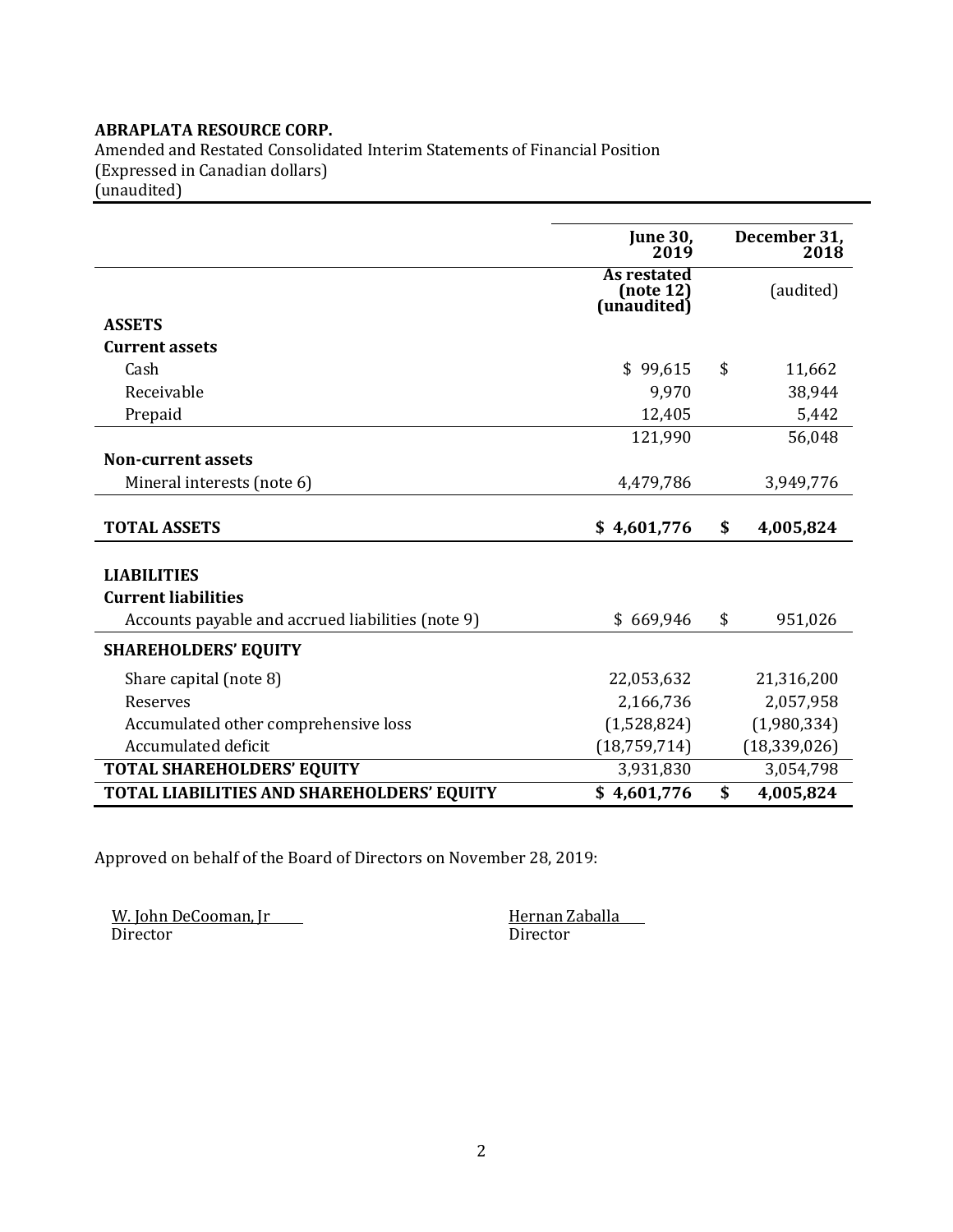Amended and Restated Consolidated Interim Statements of Operations and Comprehensive (Income) Loss (Expressed in Canadian dollars)

(unaudited)

|                                                                              | <b>Three months ended</b><br><b>June 30,</b> |             |    | <b>Six months ended</b><br><b>June 30,</b> |    |             |    |            |
|------------------------------------------------------------------------------|----------------------------------------------|-------------|----|--------------------------------------------|----|-------------|----|------------|
|                                                                              |                                              | 2019        |    | 2018                                       |    | 2019        |    | 2018       |
|                                                                              |                                              | As restated |    |                                            |    | As restated |    |            |
|                                                                              |                                              | (Note 12)   |    |                                            |    | (Note 12)   |    |            |
| Administrative expenses                                                      |                                              |             |    |                                            |    |             |    |            |
| Consulting fees (note 9)                                                     | \$                                           | 45,487      | \$ | 37,750                                     | \$ | 97,987      | \$ | 116,710    |
| Management fees (note 9)                                                     |                                              |             |    | 112,500                                    |    |             |    | 225,000    |
| Insurance                                                                    |                                              | 2,089       |    | 11,606                                     |    | 4,731       |    | 19,465     |
| Interest                                                                     |                                              |             |    | (7,220)                                    |    |             |    |            |
| <b>Investor relations</b>                                                    |                                              | 90,753      |    | 83,257                                     |    | 93,847      |    | 186,465    |
| Office and administration (note 9)                                           |                                              | 21,857      |    | 65,453                                     |    | 41,715      |    | 127,785    |
| Professional fees (note 9)                                                   |                                              | 52,936      |    | 98,533                                     |    | 74,715      |    | 148,143    |
| Rent                                                                         |                                              |             |    | 13,739                                     |    | 6,265       |    | 26,747     |
| Salary and benefits                                                          |                                              | 1,128       |    | 17,816                                     |    | 2,094       |    | 37,445     |
| Share-based payments (notes 8 and 9)                                         |                                              | 38,244      |    | 214,038                                    |    | 108,778     |    | 402,902    |
| Transfer agent and filing fees                                               |                                              | 9,974       |    | 22,734                                     |    | 17,853      |    | 33,158     |
| Travel                                                                       |                                              | 60          |    | 3,142                                      |    | 313         |    | 5,486      |
|                                                                              |                                              | 262,528     |    | 673,348                                    |    | 448,298     |    | 1,329,306  |
| EVALUATION AND EXPLORATION<br>EXPENSES (note 7)                              |                                              | 4,309       |    | 237,823                                    |    | 100,302     |    | 535,521    |
| OTHER (INCOME) EXPENSES                                                      |                                              |             |    |                                            |    |             |    |            |
| Loss on debt settlement                                                      |                                              |             |    | 20,744                                     |    |             |    | 48,370     |
| Mineral interests write off                                                  |                                              |             |    | 154,642                                    |    |             |    | 154,642    |
| Other income                                                                 |                                              |             |    |                                            |    | (67, 110)   |    |            |
| Foreign exchange                                                             |                                              | 2,068       |    | 117                                        |    | 2,070       |    | 16,317     |
| Gain on net monetary position                                                |                                              | (27, 230)   |    |                                            |    | (62, 872)   |    |            |
| NET (INCOME) LOSS FOR THE PERIOD                                             |                                              | 241,675     |    | 1,086,674                                  |    | 420,688     |    | 2,084,156  |
| OTHER COMPREHENSIVE (INCOME) LOSS                                            |                                              |             |    |                                            |    |             |    |            |
| Impact of hyperinflation                                                     |                                              | (359, 543)  |    |                                            |    | (752, 576)  |    |            |
| Foreign currency translation adjustment                                      |                                              | 225,986     |    | 177,114                                    |    | 301,066     |    | (2,250)    |
| COMPREHENSIVE (INCOME) LOSS                                                  | \$                                           | 108,118     | \$ | 1,263,788                                  | \$ | (30, 822)   | \$ | 2,081,906  |
|                                                                              |                                              |             |    |                                            |    |             |    |            |
| LOSS (INCOME) PER SHARE<br>Basic and diluted                                 | \$                                           | 0.00        | \$ | 0.02                                       | \$ | 0.00        | \$ | 0.03       |
| WEIGHTED AVERAGE NUMBER OF<br><b>SHARES OUTSTANDING</b><br>Basic and diluted |                                              | 95,291,324  |    | 80,023,111                                 |    | 88,520,019  |    | 78,830,795 |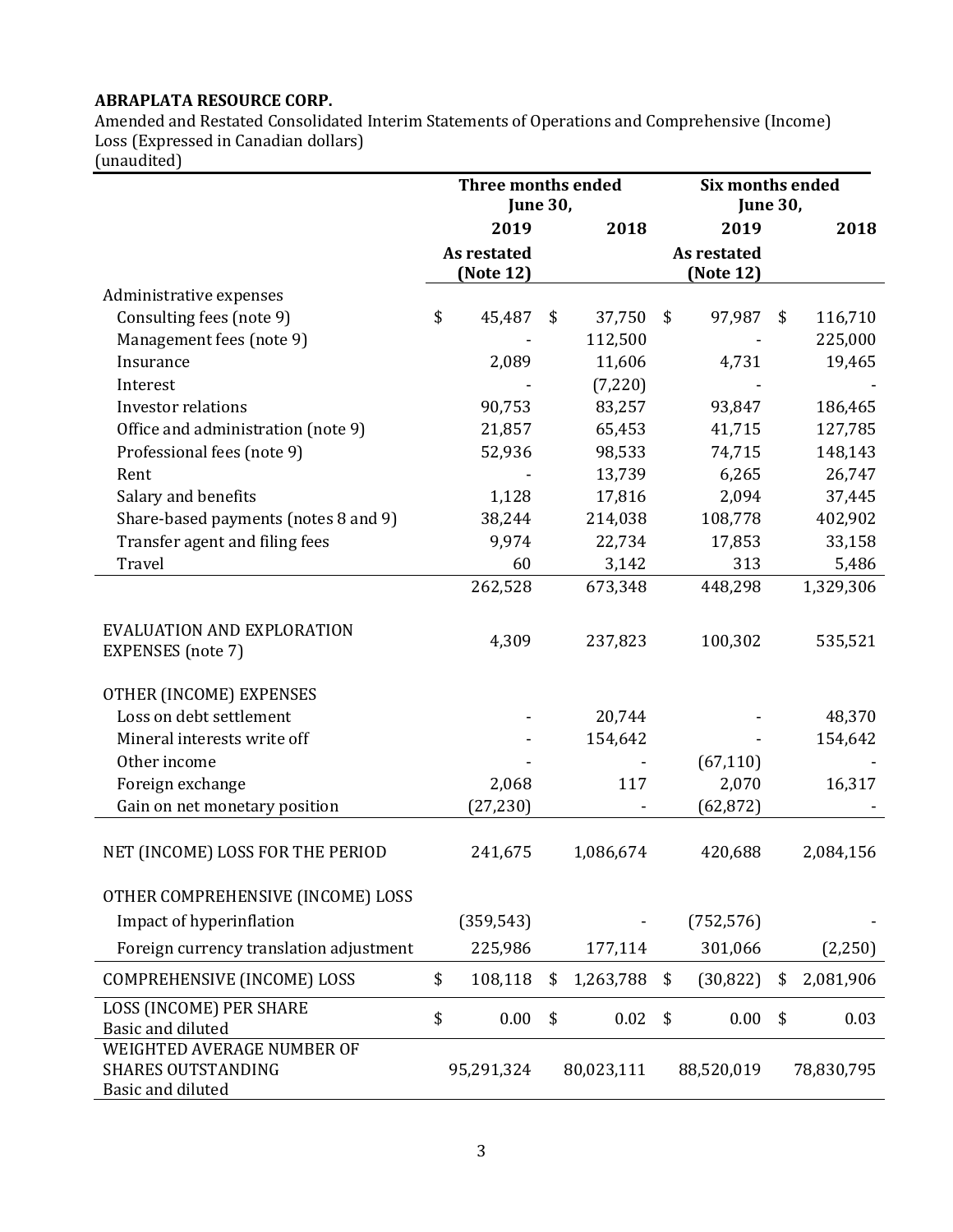Amended and Restated Consolidated Interim Statements of Changes in Equity (Expressed in Canadian dollars) (Unaudited)

|                                                | Number of<br><b>shares</b> | Share capital<br>Amount | <b>Share-based</b><br>payment<br>reserve | <b>Warrant</b><br>reserve | <b>Accumulated</b><br>other<br>comprehensive<br>income (loss) | <b>Accumulated</b><br><b>Deficit</b> | Total<br>shareholders'<br>equity<br>(deficit) |
|------------------------------------------------|----------------------------|-------------------------|------------------------------------------|---------------------------|---------------------------------------------------------------|--------------------------------------|-----------------------------------------------|
| <b>Balance, December 31,</b><br>2017           |                            | 65,062,009 \$18,105,909 | 875,340<br>\$                            | 502,102 \$<br>\$          | $(763, 588)$ \$                                               | (15, 018, 450)                       | 3,701,313<br>\$                               |
| Private placement, net of<br>share issue costs | 13,192,249                 | 2,409,520               | ۰.                                       | 59,214                    |                                                               |                                      | 2,468,734                                     |
| Shares issued to SSR<br>Mining Inc.            | 2,509,265                  | 501,853                 |                                          | $\overline{\phantom{0}}$  |                                                               | $\overline{\phantom{a}}$             | 501,853                                       |
| Shares issued for debt                         | 414,893                    | 103,723                 |                                          | ٠                         |                                                               | $\overline{\phantom{a}}$             | 103,723                                       |
| Stock options granted                          | -                          | -                       | 402,902                                  | $\overline{\phantom{0}}$  |                                                               | $\overline{\phantom{a}}$             | 402,902                                       |
| Comprehensive income<br>(loss) for the period  |                            |                         |                                          |                           | 2,250                                                         | (2,084,156)                          | (2,081,906)                                   |
| Balance June 30, 2018                          |                            | 81,178,416 \$21,121,005 | \$1,278,242                              | $$561,316$ \$             |                                                               | $(761,338)$ \$ $(17,102,606)$        | 5,096,619<br>\$                               |

|                                                | <b>Share capital</b><br>Number of<br>shares | Amount                   | <b>Share-based</b><br>payment<br>reserve | Warrant<br>reserve |   | <b>Accumulated</b><br>other<br>comprehensive<br>income (loss)<br>As restated<br>(Note 12) | <b>Accumulated</b><br><b>Deficit</b><br>As restated<br>(Note 12) | <b>Total</b><br>shareholders'<br>equity<br>(deficit) |
|------------------------------------------------|---------------------------------------------|--------------------------|------------------------------------------|--------------------|---|-------------------------------------------------------------------------------------------|------------------------------------------------------------------|------------------------------------------------------|
| <b>Balance, December 31,</b><br>2018           |                                             | 81,673,478 \$21,316,200  | \$1,496,642                              | $$561,316$ \$      |   | $(1,980,334)$ \$                                                                          | $(18,339,026)$ \$                                                | 3,054,798                                            |
| Private placement, net of<br>share issue costs | 15,000,000                                  | 737,432                  |                                          |                    |   |                                                                                           |                                                                  | 737,432                                              |
| Stock options granted                          |                                             | $\overline{\phantom{a}}$ | 108,778                                  | ٠                  |   |                                                                                           |                                                                  | 108,778                                              |
| Comprehensive income<br>(loss) for the period  | $\overline{\phantom{0}}$                    |                          | $\overline{\phantom{a}}$                 | ٠                  |   | 451,510                                                                                   | (420, 688)                                                       | 30,822                                               |
| Balance June 30, 2019                          |                                             | 96,673,478 \$ 22,053,632 | 1,605,420<br>S.                          | \$561,316          | S |                                                                                           | $(1,528,824)$ \$ $(18,759,714)$ \$                               | 3,931,830                                            |

The accompanying notes are an integral part of these Amended and Restated Consolidated Interim Financial Statements.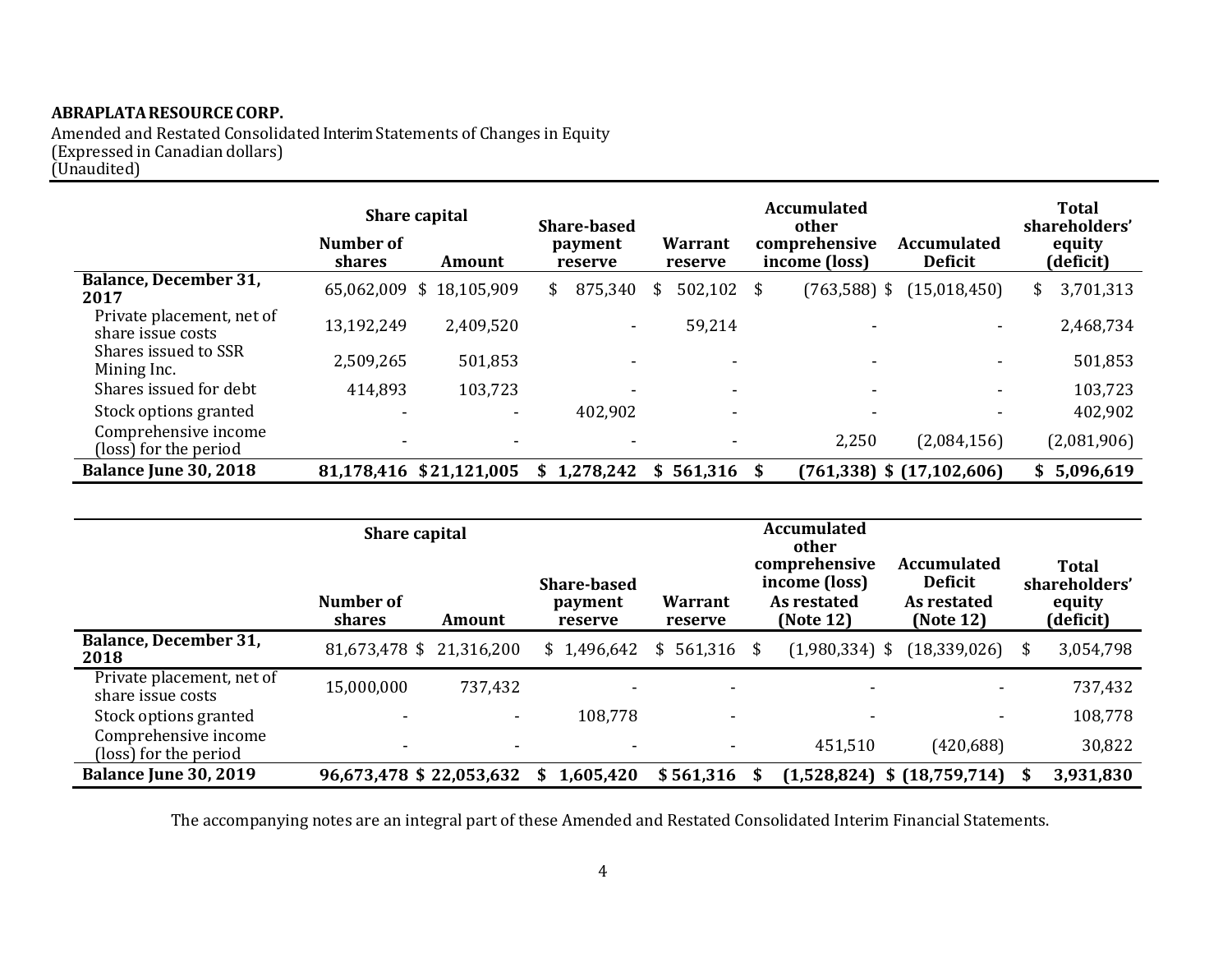Amended and Restated Consolidated Interim Statements of Cash Flows (Expressed in Canadian dollars) (Unaudited)

|                                                      | Six months ended June 30, |             |    |             |
|------------------------------------------------------|---------------------------|-------------|----|-------------|
|                                                      |                           | 2019        |    | 2018        |
|                                                      |                           | As restated |    |             |
|                                                      |                           | (Note 12)   |    |             |
| <b>Operating activities</b>                          |                           |             |    |             |
| Net (loss) income                                    | \$                        | (420, 688)  | \$ | (2,084,156) |
| Items not involving cash                             |                           |             |    |             |
| Foreign exchange                                     |                           | 2,070       |    | (16, 317)   |
| Share-based payments                                 |                           | 108,778     |    | 402,902     |
| Mineral property written off                         |                           |             |    | 154,642     |
| Gain on net monetary position                        |                           | (62, 872)   |    |             |
| Changes In non-cash working capital items            |                           |             |    |             |
| Receivable                                           |                           | 28,974      |    | 11,129      |
| Accounts payable and accrued liabilities             |                           | (281,080)   |    | (597, 919)  |
| Prepaid                                              |                           | (6,963)     |    | (31, 501)   |
| Cash used in operating activities                    |                           | (631, 781)  |    | (2,161,220) |
|                                                      |                           |             |    |             |
| <b>Investing activities</b>                          |                           |             |    |             |
| Additions to mineral interests                       |                           | (29, 265)   |    | (285, 643)  |
| Cash used in investing activities                    |                           | (29, 265)   |    | (285, 643)  |
|                                                      |                           |             |    |             |
| <b>Financing activities</b>                          |                           |             |    |             |
| Proceeds from shares issued, net of cash share issue |                           |             |    | 2,468,734   |
| costs                                                |                           | 737,432     |    |             |
| Funds received for private placement                 |                           |             |    |             |
| Cash provided by financing activities                |                           | 737,432     |    | 2,468,734   |
| <b>Effect of foreign exchange</b>                    |                           | 11,567      |    | 16,194      |
|                                                      |                           |             |    |             |
| Increase (decrease) in cash                          |                           | 87,953      |    | 38,065      |
| Cash, beginning of period                            |                           | 11,662      |    | 22,223      |
| Cash, end of period                                  | \$                        | 99,615      | \$ | 60,288      |
|                                                      |                           |             |    |             |
| Supplemental disclosure                              |                           |             |    |             |
| Shares issued for debt                               | \$                        |             | \$ | 103,723     |
| Shares issued for mineral interests                  | \$                        |             | \$ | 501,853     |
| Fair value of finders' warrants                      | \$                        |             | \$ | 59,214      |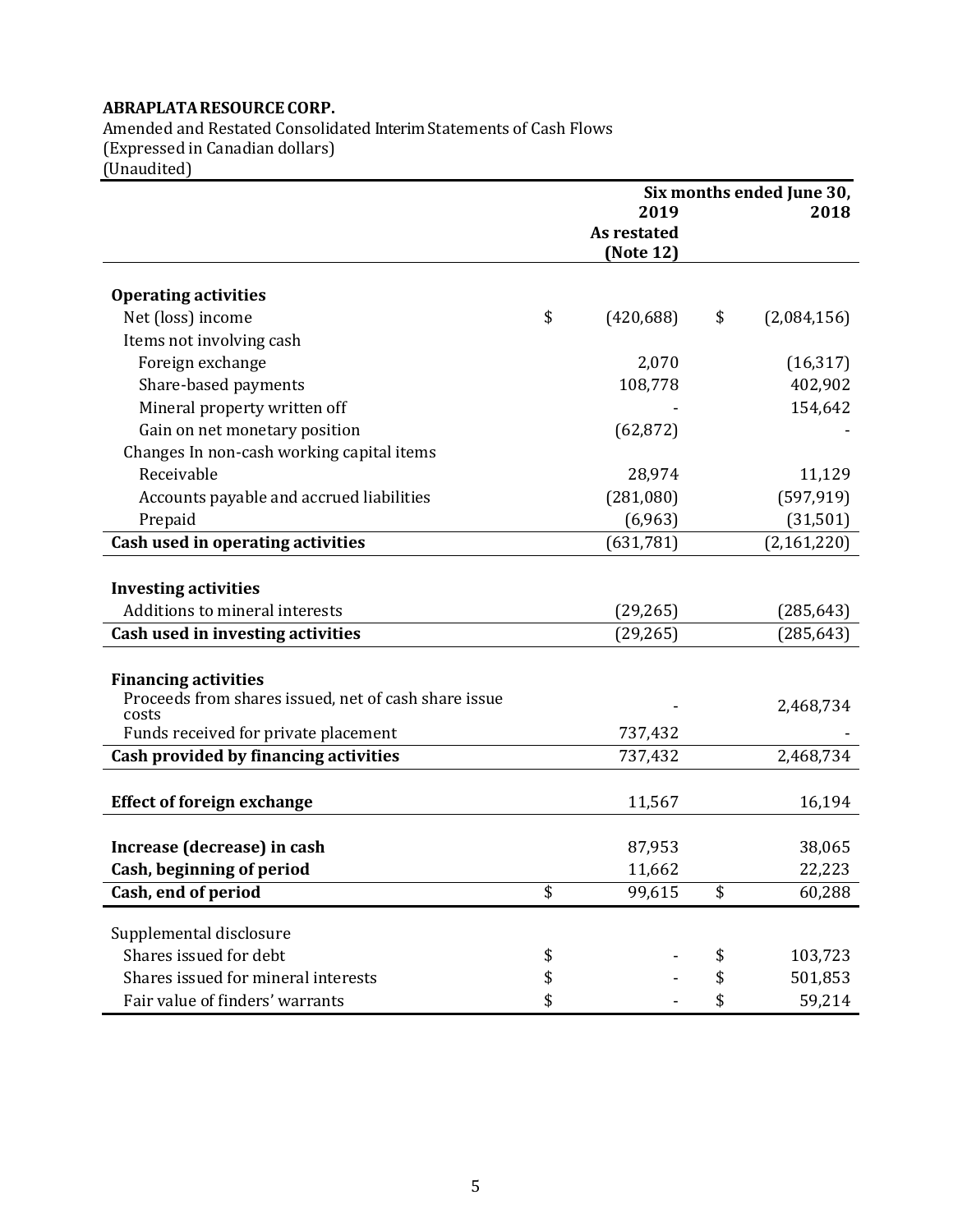## **1. NATURE OF OPERATIONS AND CONTINUANCE OF BUSINESS**

AbraPlata Resource Corp. (formerly Angel Bioventures Inc.) (the "Company") was incorporated on August 31, 1993 under the Alberta Business Corporations Act. On September 30, 2015, the Company's incorporation jurisdiction was moved to British Columbia. The Company's registered office is located at Suite 303, 750 West Pender Street, Vancouver, BC, V6C 2T7.

On September 16, 2016, the Company signed a binding Letter of Intent ("LOI") with Huayra Minerals Corporation ("Huayra"). The LOI sets out the key terms of the proposed acquisition by the Company of 100% of the issued and outstanding securities of Huayra.

On November 15, 2016, the Company and its wholly-owned subsidiary, 1096494 BC Ltd., entered into a definitive merger agreement (the "Merger Agreement") with Huayra. Huayra is a mineral exploration and development company engaged in the acquisition, exploration and development of mineral resource properties in Argentina. Huayra has an agreement (the "SSRM Agreement") with SSR Mining Inc. ("SSRM") to acquire an indirect 100% interest in the Diablillos and Aguas Perdidas (previously known as "M-18") properties in Salta and Chubut Provinces, Argentina. Huayra also has rights in the Cerro Amarillo project in the Province of Mendoza, Argentina and the Samenta project in the Province of Salta, Argentina.

As per the terms of the Merger Agreement, Huayra and 1096494 BC Ltd. amalgamated (the "Amalgamation") and the amalgamated company became a wholly-owned subsidiary of the Company. Pursuant to the Amalgamation, the Company acquired all of the issued and outstanding Class A common shares of Huayra in exchange for a like number of common shares of the Company. The Amalgamation was an arm's length transaction and constituted a "reverse takeover" pursuant to the policies of the TSX Venture Exchange (the "Exchange").

The Amalgamation became effective on April 24, 2017. In this regard, the Company entered into an agreement with SSRM providing for the Company's assumption of all of Huayra's obligations under the SSRM Agreement.

As a condition precedent to the Amalgamation, the Company undertook the Concurrent Financing and raised \$2,863,099 in order for the Company to meet the initial listing requirements of the Exchange. The securities issued in the Concurrent Financing consist of 9,543,663 subscription receipts of the Company at a price of \$0.30 per share.

The Company also entered into an amended and restated merger agreement with 1096494 BC Ltd. and Huayra as of February 27, 2017 to replace and supersede the Merger Agreement and address certain corporate matters.

These Consolidated Interim Financial Statements have been prepared on a going concern basis, which assumes that the Company will be able to realize its assets and discharge its liabilities in the normal course of business. As at June 30, 2019, the Company has a working capital deficiency of \$547,956 (December 31, 2018 – \$894,978) and has an accumulated deficit of \$18,759,714. The continued operations of the Company are dependent on its ability to generate future cash flows or obtain additional financing.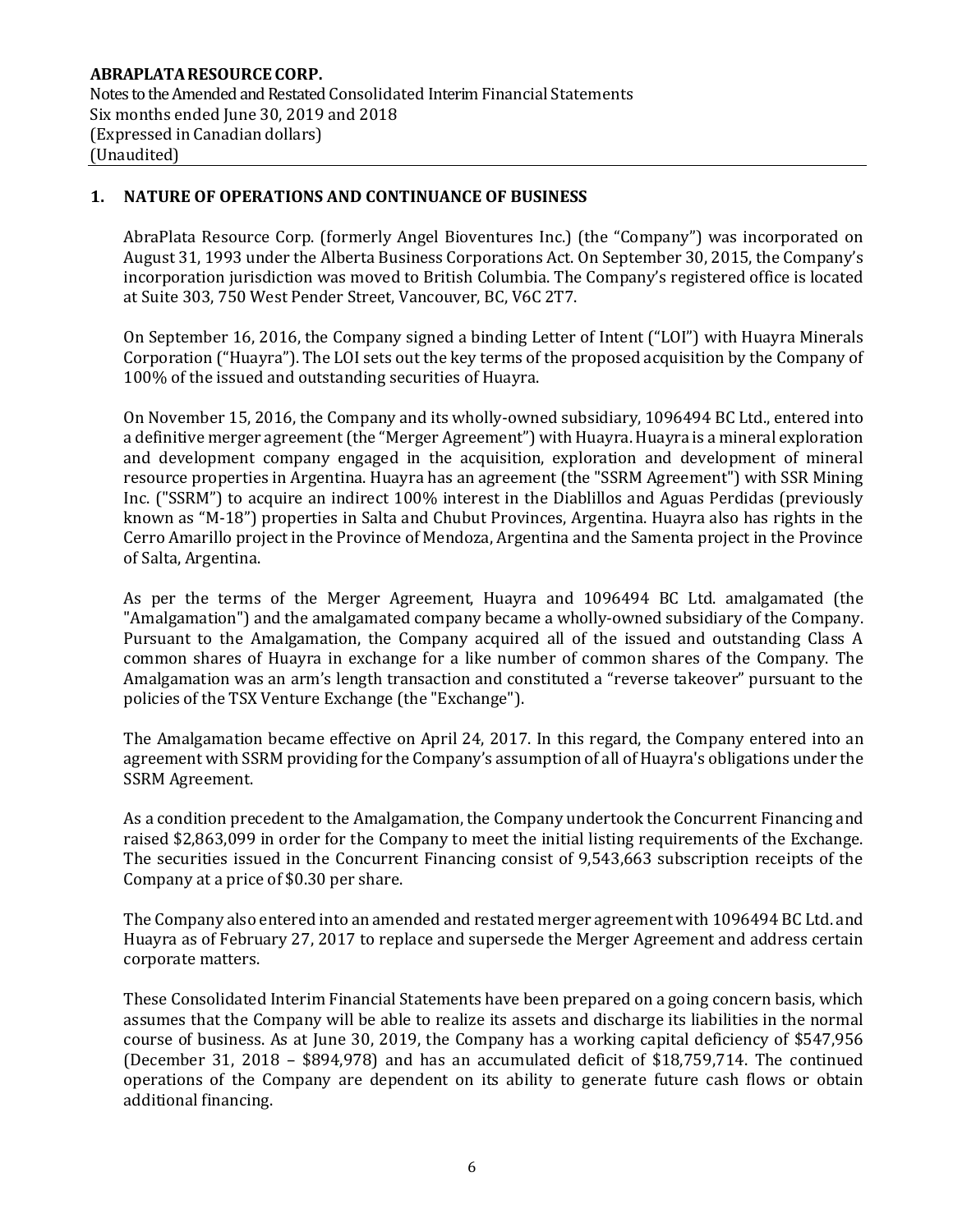## **1. NATURE OF OPERATIONS AND CONTINUANCE OF BUSINESS (continued)**

Management is of the opinion that sufficient working capital will be obtained from external financing to meet the Company's liabilities and commitments as they become due, although there is a risk that additional financing will not be available on a timely basis or on terms acceptable to the Company. These factors indicate the existence of a material uncertainty that may cast significant doubt upon the Company's ability to continue as a going concern. These Consolidated Interim Financial Statements do not reflect any adjustments that may be necessary if the Company is unable to continue as a going concern.

## **2. BASIS OF PREPARATION**

## Statement of Compliance

These consolidated interim financial statements have been prepared in accordance with International Accounting Standard ("IAS") 34 "*Interim Reporting"*, using accounting policies consistent with the International Financial Reporting Standards ("IFRS") issued by the International Accounting Standards Board ("IASB") and interpretations of the International Financial Reporting Interpretations Committee ("IFRIC") effective June 30, 2019.

These Consolidated Interim Financial Statements were authorized for issue by the Board of Directors on November 28, 2019.

#### Basis of Measurement

These Consolidated Interim Financial Statements are expressed in Canadian dollars, the Company's presentation currency and have been prepared on the historical cost basis except for certain financial instruments, which are measured at fair value. In addition, these Consolidated Interim Financial Statements have been prepared using the accrual basis of accounting, except for cash flow information. The accounting policies used in the preparation of these consolidated Interim Financial Statements are the policies listed in the note 5 of the audited financial statements for the year ended December 31, 2018. These accounting policies have been applied consistently to all periods presented in these Consolidated Interim Financial Statements as if the policies have always been in effect.

#### **3. HYPERINFLATION**

Due to various qualitative factors and developments with respect to the economic environment in Argentina during the year ended December 31, 2018, including, but not limited to, the acceleration of multiple local inflation indices, the three-year cumulative inflation rate of the local Argentine wholesale price index exceeding 100% in May 2018 and the significant devaluation of the Argentine Peso, Argentina was designated a hyper-inflationary economy as of July 1, 2018 for accounting purposes.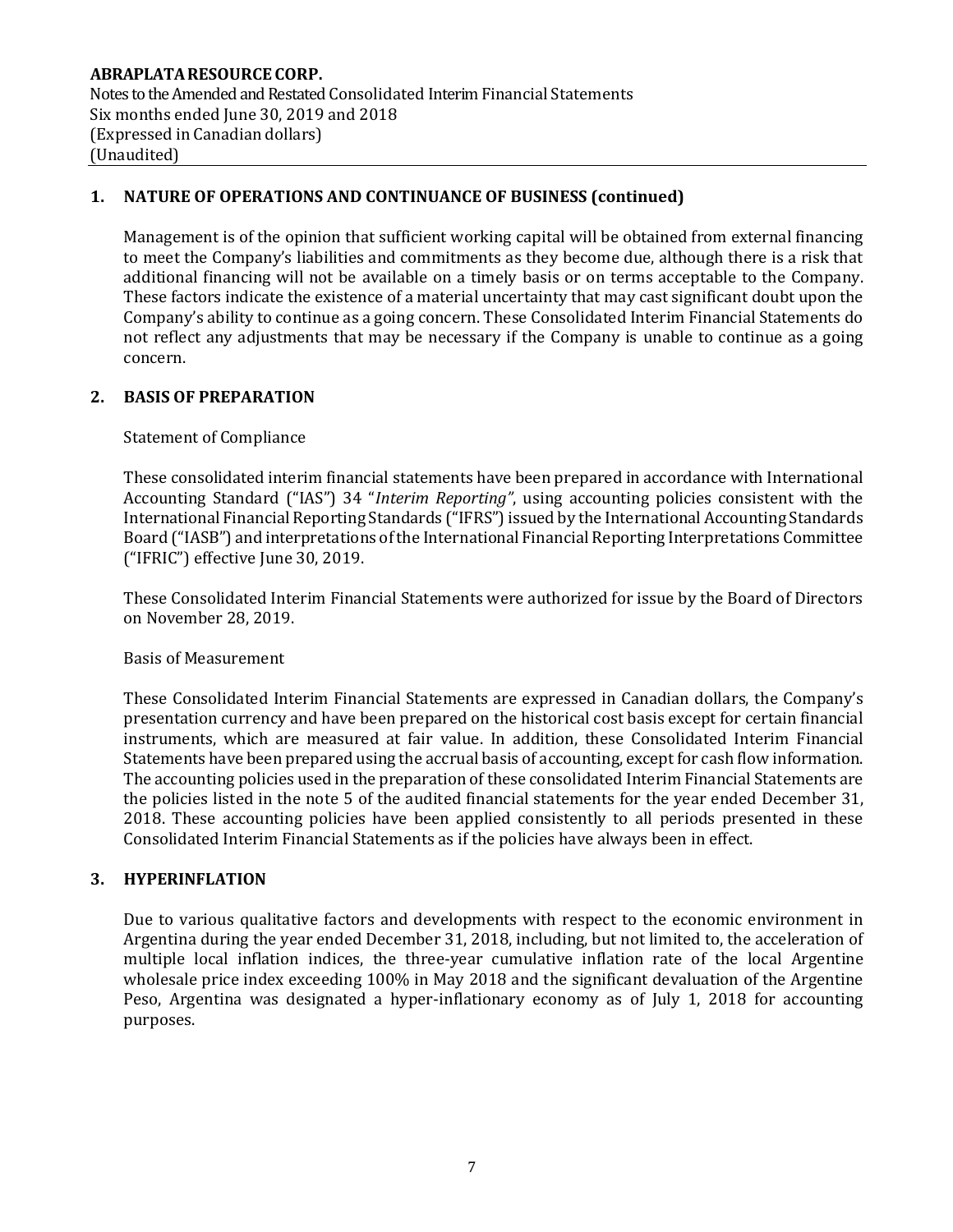## **3. HYPERINFLATION (continued)**

Accordingly, IAS 29, Financial Reporting in Hyper-Inflationary Economies, has been applied to these consolidated Interim Financial Statements as the Company's Argentine operating subsidiaries (the "Argentine Subsidiaries") use the Argentine Peso as its functional currency. The Company also followed the interpretive guidance for first time adoption of IAS 29 included within IFRIC 7 while preparing financial statements for the year ended December 31, 2018. The consolidated Interim Financial Statements are based on the historical cost approach in IAS 29.

The application of hyperinflation accounting requires restatement of the Argentine subsidiaries' nonmonetary assets and liabilities, shareholders' equity and comprehensive loss items from the transaction date when they were first recognized into the current purchasing power which reflects a price index current at the end of the reporting period before being included in the consolidated Interim Financial Statements. To measure the impact of inflation on its financial position and results, the Company has elected to use the Wholesale Price Index (Indice de Precios Mayoristas or "IPIM") for periods up to December 31, 2016, and the Retail Price Index (Indice de Precios al Consumidor or "IPC") thereafter. These price indices have been recommended by the Government Board of the Argentine Federation of Professional Councils of Economic Sciences ("FACPCE").

As the Consolidated Interim Financial Statements of the Company have been previously presented in Canadian dollars, a stable currency, the comparative period amounts do not require restatement. For the year ended December 31, 2018, the Company recognized a gain of \$1.5 million in relation to the impact of hyperinflation within other comprehensive income. This amount is primarily the result of hyperinflation adjustments recognized on non-monetary assets held by its Argentine subsidiaries as of July 1, 2018, which have been restated from the historic date when they were first recognized to July 1, 2018 (the "Opening Hyperinflation Adjustment"), and then to the current date, June 30, 2019. On initial application of IAS 29, there was an accounting policy choice to recognize the Opening Hyperinflation Adjustment directly to opening equity or to other comprehensive loss. The Company elected to recognize this amount to other comprehensive loss and it is included in the figure noted above.

## **4. FINANCIAL INSTRUMENTS**

#### **(a) Fair value estimation**

The fair value of financial instruments are determined by valuation methods depending on hierarchy levels as defined below:

- (i) Level 1 of the fair value hierarchy includes unadjusted quoted prices in active markets for identical assets or liabilities;
- (ii) Level 2 of the hierarchy includes inputs that are observable for the asset or liability, either directly or indirectly; and
- (iii) Level 3 includes inputs for the asset or liability that are not based on observable market data.

The Company does not have any financial instruments included in Level 1, 2 and 3. The carrying values of financial instruments maturing in the short term approximates their fair values.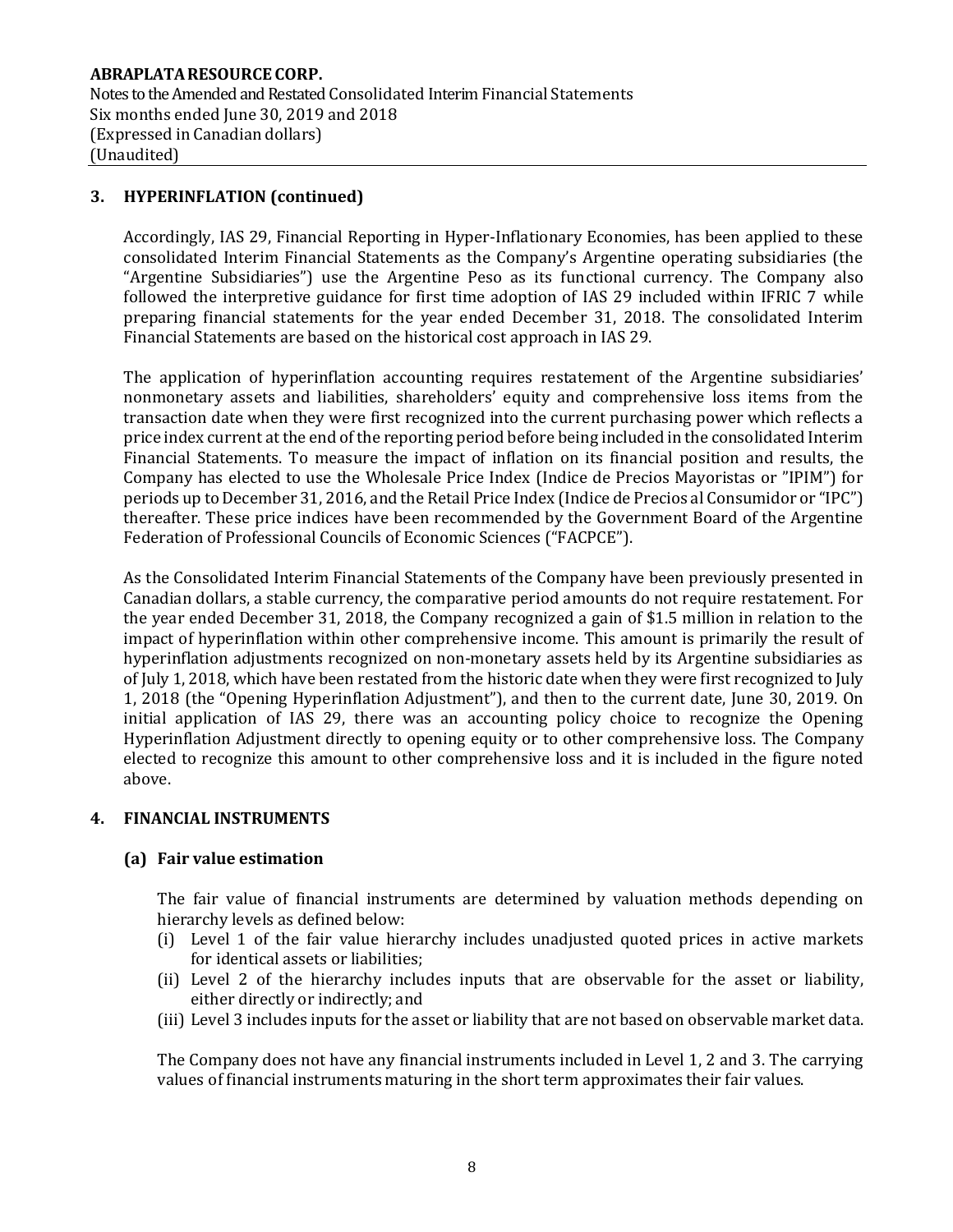## **ABRAPLATARESOURCE CORP.** Notes to the Amended and Restated Consolidated Interim Financial Statements Six months ended June 30, 2019 and 2018 (Expressed in Canadian dollars) (Unaudited)

## **4. FINANCIAL INSTRUMENTS (continued)**

## **(b) Financial risks**

The Company may be exposed to risks of varying degrees of significance which could affect its ability to achieve its strategic objectives. The Company manages risks to minimize potential losses. The main objective of the Company's risk management process is to ensure that the risks are properly identified and that the capital base is adequate in relation to those risks. The Company's risk exposure and the impact on the Company's financial instruments are summarized below:

#### *Credit risk*

Credit risk is the risk of potential loss to the Company if the counterparty to a financial instrument fails to meet its contractual obligations.

The Company is exposed to credit risk with respect to its cash and receivable. The Company's maximum exposure to credit risk is their carrying amounts disclosed in the consolidated statement of financial position. Credit risk associated with cash is minimized by placing these instruments with major Canadian financial institutions with strong investment-grade ratings as determined by a primary ratings agency. Credit risk associated with accounts receivable is minimal as the majority of the balance is owing from Canada Revenue Agency.

#### *Liquidity risk*

Liquidity risk is the risk that the Company will not be able to meet its financial obligations as they fall due.

At June 30, 2019, the Company had a cash balance of \$99,615 to settle current liabilities of \$669,946. All of the Company's financial liabilities have contractual maturities of less than 30 days and are subject to normal trade terms.

The Company intends to finance future requirements from share issuances, the exercise of options and/or warrants, debt or other sources. There can be no certainty of the Company's ability to raise additional financing through these means.

#### *Market risk*

Market risk is the risk that the fair value of future cash flows of a financial instrument will fluctuate due to changes in market factors. Market risk comprises three types of risk: price risk, interest rate risk and currency risk.

#### *Price risk*

Price risk is the risk that the fair value of future cash flows of the Company's financial instruments will fluctuate because of changes in market prices. The Company is not exposed to price risks.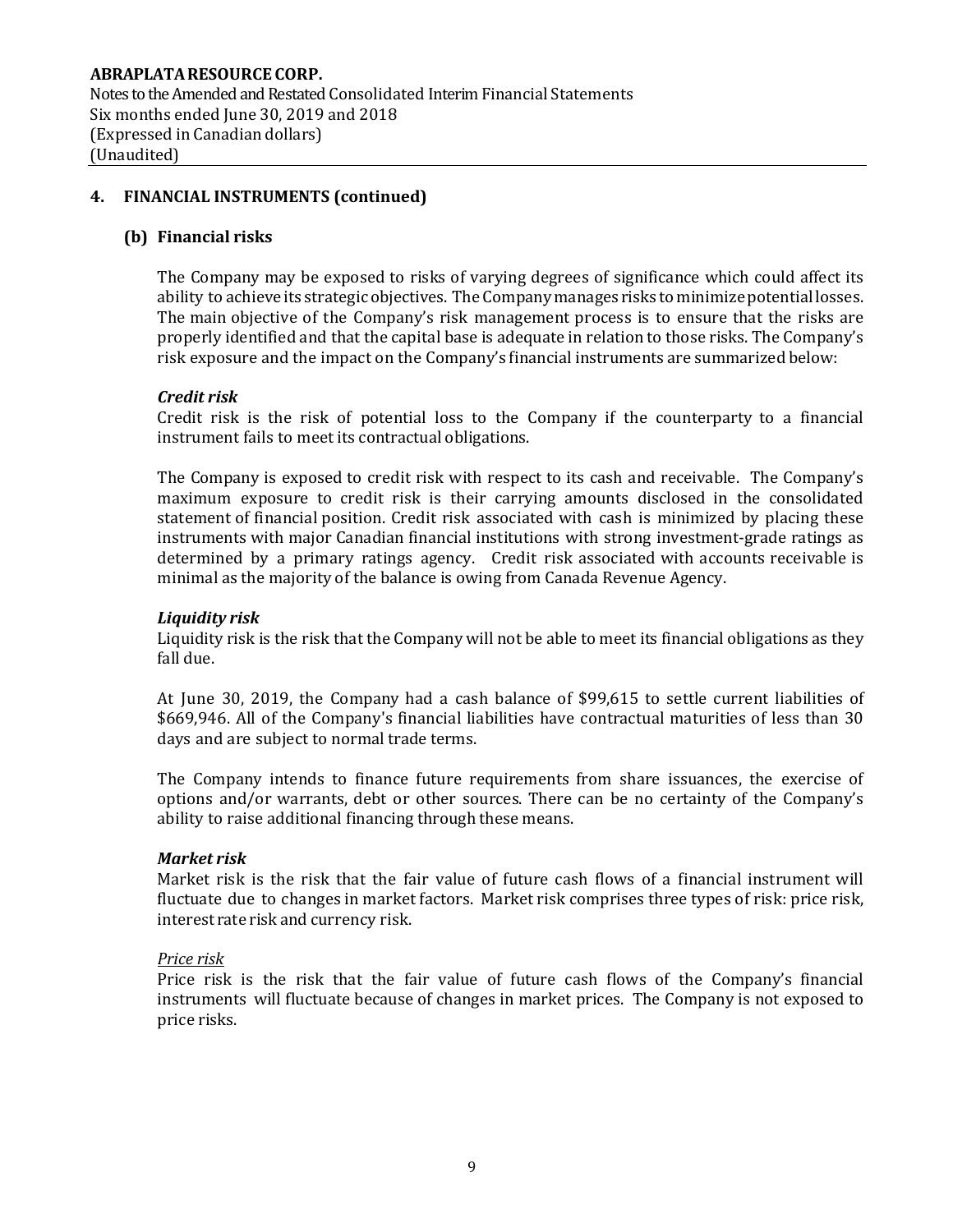Notes to the Amended and Restated Consolidated Interim Financial Statements Six months ended June 30, 2019 and 2018 (Expressed in Canadian dollars) (Unaudited)

#### **4. FINANCIAL INSTRUMENTS (continued)**

## **(b) Financial risks (continued)**

#### *Interest rate risk*

Interest rate risk is the risk that the fair values and future cash flows of the Company will fluctuate because of changes in market interest rates. The Company is exposed to interest rate risk to the extent that the cash, if any, maintained at financial institutions is subject to a floating rate of interest. The interest rate risk on cash is not considered significant.

#### *Currency risk*

Currency risk is the risk that the fair values or future cash flows of the Company's financial instruments will fluctuate because of changes in foreign currency exchange rates. The Company is exposed to currency risk through financial assets and liabilities denominated in currencies other than the Canadian dollar, the Company's presentation currency. The Company's financial instruments denominated in currencies that are not the Canadian dollar as at June 30, 2019 are as follows:

|                                          | US\$    | <b>Argentine Peso</b> | C\$ equivalent |
|------------------------------------------|---------|-----------------------|----------------|
| Cash                                     | 188     | 164.347               | 8.348          |
| Accounts payable and accrued liabilities | 117,090 | 601,308               | 171,758        |

TheCompany's sensitivityanalysis suggests that a 10% depreciation or appreciation of the foreign currencies against the Canadian dollar would have resulted in an approximate \$17,176 decrease or increase in the Company's other comprehensive income or loss.

As at June 30, 2019, US dollar amounts have been translated at a rate of C\$1.3087 per US dollar and Argentine Peso amounts have been translated at C\$0.0308 per Argentine Peso.

## **5. CAPITAL MANAGEMENT**

The Company's objectives when managing capital are to safeguard the Company's ability to continue as a going concern in order to pursue the development and exploration of its mineral properties and to maintain a flexible capital structure, which optimizes the costs of capital to an acceptable risk.

The Company depends on external financing to fund its activities and there can be no guarantee that external financing will be available at terms acceptable to the Company. The Company does not believe its current working capital is sufficient to maintain its core operations for the next twelve months, and additional funding will be required by the Company to complete its strategic objectives and continue as a going concern. There is no certainty that additional financing at terms that are acceptable to the Company will be available. The capital structure of the Company currently consists of common shares. The Company manages the capital structure and makes adjustments to it in light of changes in economic conditions and risk characteristics of the underlying assets. In order to maintain or adjust the capital structure, the Company may issue new debt, new shares or warrants.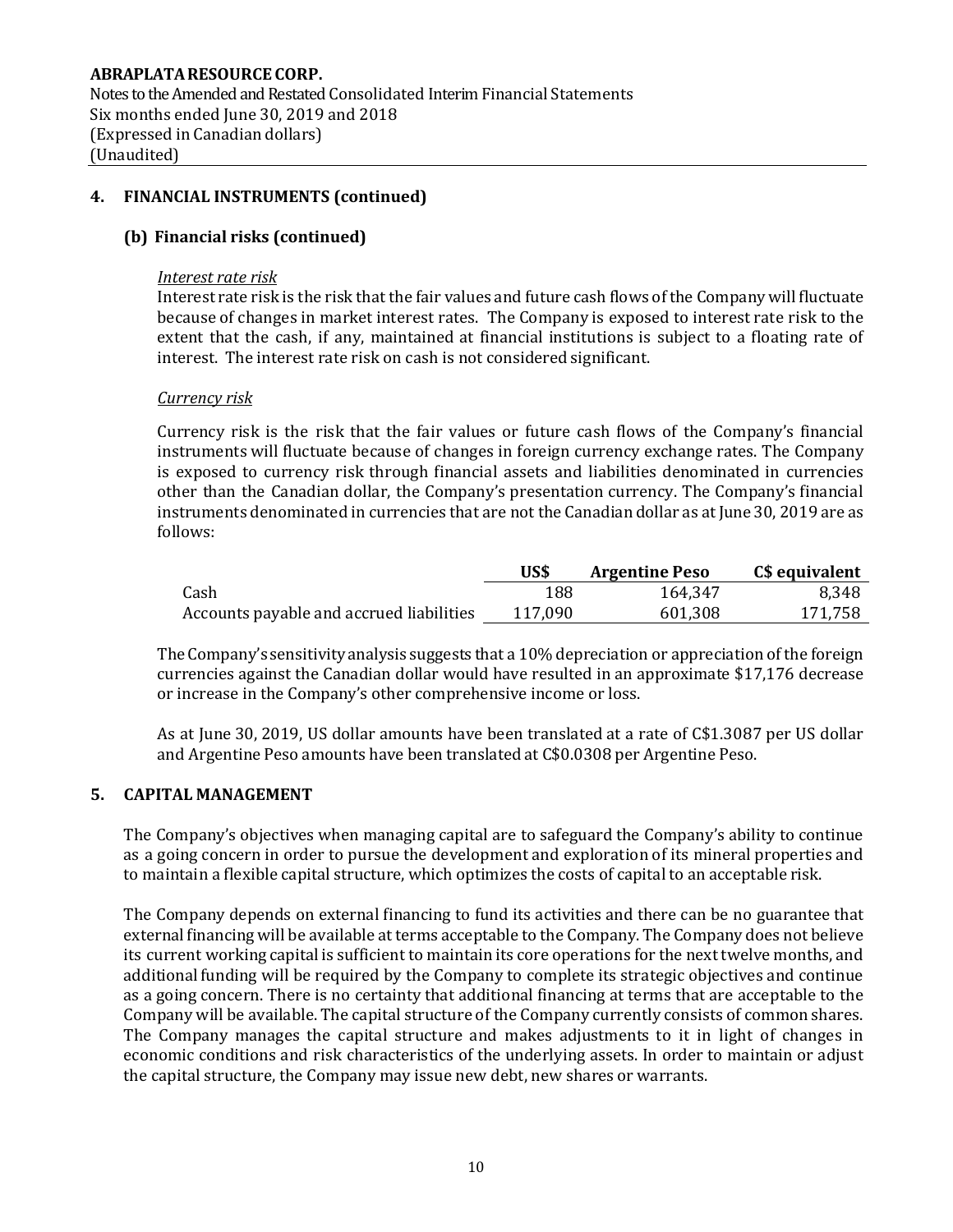## **5. CAPITAL MANAGEMENT(continued)**

Management reviews its capital management approach on a regular basis. There were no changes in the Company's approach to capital management. Pursuant to the second amended and restated share purchase agreement dated March 21, 2017, SSRM has the right to maintain a free carried 19.9% equity interest in the Company until the completion of a qualified financing and to elect, after the completion of a qualified financing, to participate in future equity financings to maintain its ownership level in the Company for as long as SSRM continues to hold not less than ten percent of the then issued and outstanding shares of the Company on a non-diluted basis. During the year ended December 31, 2018 the Company completed a qualified financing and is no longer obligated to maintain SSRM's free carried equity interest.

## **6. MINERAL INTERESTS**

Through the Company's wholly-owned subsidiaries, the Company controls exploration projects in Argentina classified by the Company into the Diablillos Project, Cerro Amarillo Project and Samenta Project. All acquisition costs and option payments related to these exploration projects are capitalized as mineral interests and are incurred in US dollars and translated to Canadian dollar, the presentation currency for the Company.

- (a) Diablillos project
	- (1) On November 1, 2016, the Company closed a Share Purchase Agreement dated August 23, 2016, as amended and restated on March 21, 2017, with SSRM and Fitzcarraldo Ventures Inc. (the "Share Purchase Agreement") pursuant to which Huayra acquired from SSRM all of the issued and outstanding shares of Pacific Rim Mining Corporation Argentina S.A., ABP Global Inc. (BVI) and ABP Diablillos Inc. (BVI) (together, the "SSRM subsidiaries"). Through the acquisition of the SSRM subsidiaries, the Company acquired certain exploration projects in Salta and Chubut Provinces, Argentina (the "Diablillos Project" and the "M-18 Project").

Cash consideration payable to SSRM consists of the following:

- (i) US\$300,000 on closing; this amount to be increased by an amount equal to the US dollar equivalent of the amount of Argentine Pesos deposited in entity purchased by the Company (paid);
- (ii) US\$300,000 on or before February 15, 2017 (as amended)(paid);
- (iii) US\$500,000 on 180<sup>th</sup> day after closing (paid);
- (iv) US\$50,000 on or before January 12, 2018 (as amended) (paid);
- (v) US\$5,000,000 to be paid on the earlier of:
	- o the 3<sup>rd</sup> anniversary of closing; and
	- o the date on which the Company obtains a feasibility study in respect of all or any part of the project covered by the Diablillos Project.
- (vi) US\$7,000,000 to be paid on the earlier of:
	- o the 5<sup>th</sup> anniversary of closing; and
	- o the date on which construction of mining facilities commences on all or any part of the project covered by the Diablillos Project.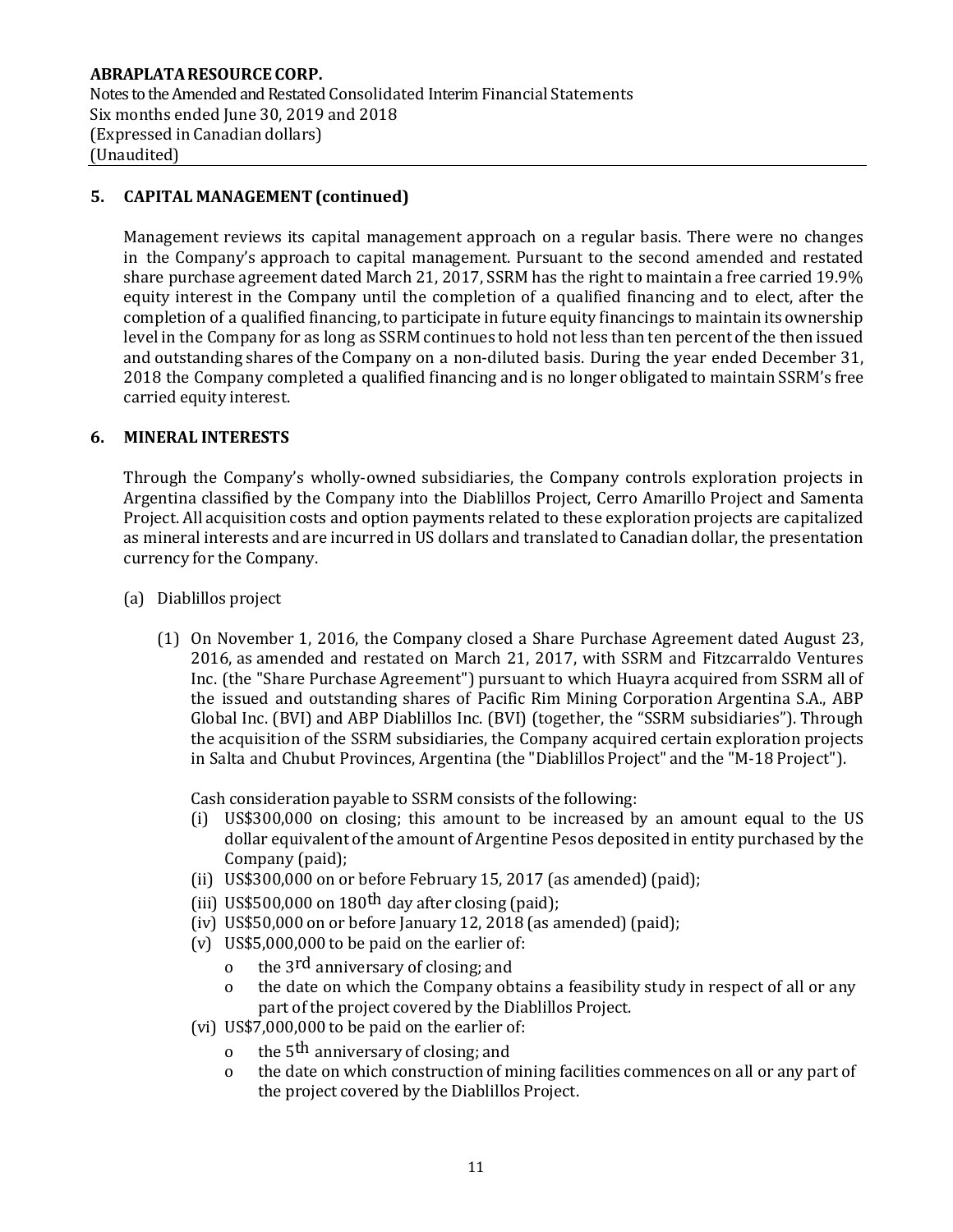Notes to the Amended and Restated Consolidated Interim Financial Statements Six months ended June 30, 2019 and 2018 (Expressed in Canadian dollars) (Unaudited)

## **6. MINERAL INTERESTS (continued)**

(a) Diablillos project(continued)

Equity consideration consists of Class B common shares of the Company (11,294,609 shares issued, see note  $11(b)$ ) which automatically converted into a number of Huayra Class A Shares that, upon the completion of the RTO, resulted in SSRM holding common shares of the Company representing 19.9% of the Company's then outstanding common shares. The agreement provides SSRM an anti-dilution right to maintain 19.9% equity interest in the capital of the Company until the Company completes a qualified financing of a minimum of US\$5,000,000. During the year ended December 31, 2018 the Company completed a qualified financing and is no longer obligated to maintain SSRM's free carried equity interest.

The royalty consideration payable to SSRM consists of a 1% net smelter returns royalty. SSRM is entitled to receive advance royalty payments totaling US\$1,000,000 over 4 years as follows:

- (i) US\$250,000 on November 1, 2017 (paid);
- (ii) US\$250,000 on October 31, 2019 (as amended);
- (iii) US\$250,000 on November 1, 2019; and
- (iv) US\$250,000 on November 1, 2020.

These advance royalty payments will be deducted and set off against the first US\$1,000,000 of net smelter returns royalty payments otherwise payable in respect of the Diablillos Project. As security for the above obligations the Company has pledged to SSRM all the shares the Company acquired in the two entities which hold interest to the Diablillos Project and the M-18 Project.

On March 1, 2019 the Company entered into a binding letter agreement ("Aethon Letter Agreement") with Aethon Minerals Corp. ("Aethon"), whereby Aethon will have the exclusive right for a period of approximately five months to (i) perform technical due diligence on the Company's Diablillos Project in Argentina and (ii) negotiate with the Companythe terms of an optionor other transaction whereby Aethon could acquire a 50% or greater interest in the Diablillos Project. SSRM, the original vendor of the Diablillos Project to the Company, has indicated its intention to supportin principle the transactions to be negotiated by the parties pursuant to the Aethon Letter Agreement and, subject to being satisfied with the definitive transaction terms, to formally consent to the transactions and defer the due dates of scheduled cash property payments by up to four years and waive advance NSR royalty payments.

The following is a summary of the principal terms of the Aethon Letter Agreement:

- (i) Aethon shall have the exclusive right until July 26, 2019 to complete its due diligence and negotiate the terms of, and enter into an option agreement with the Company, pursuant to which Aethon can earn a 50% interest in the Diablillos Project.
- (ii) In consideration for the exclusivity period, Aethon agrees to make an upfront payment of USD\$50,000 to the Company.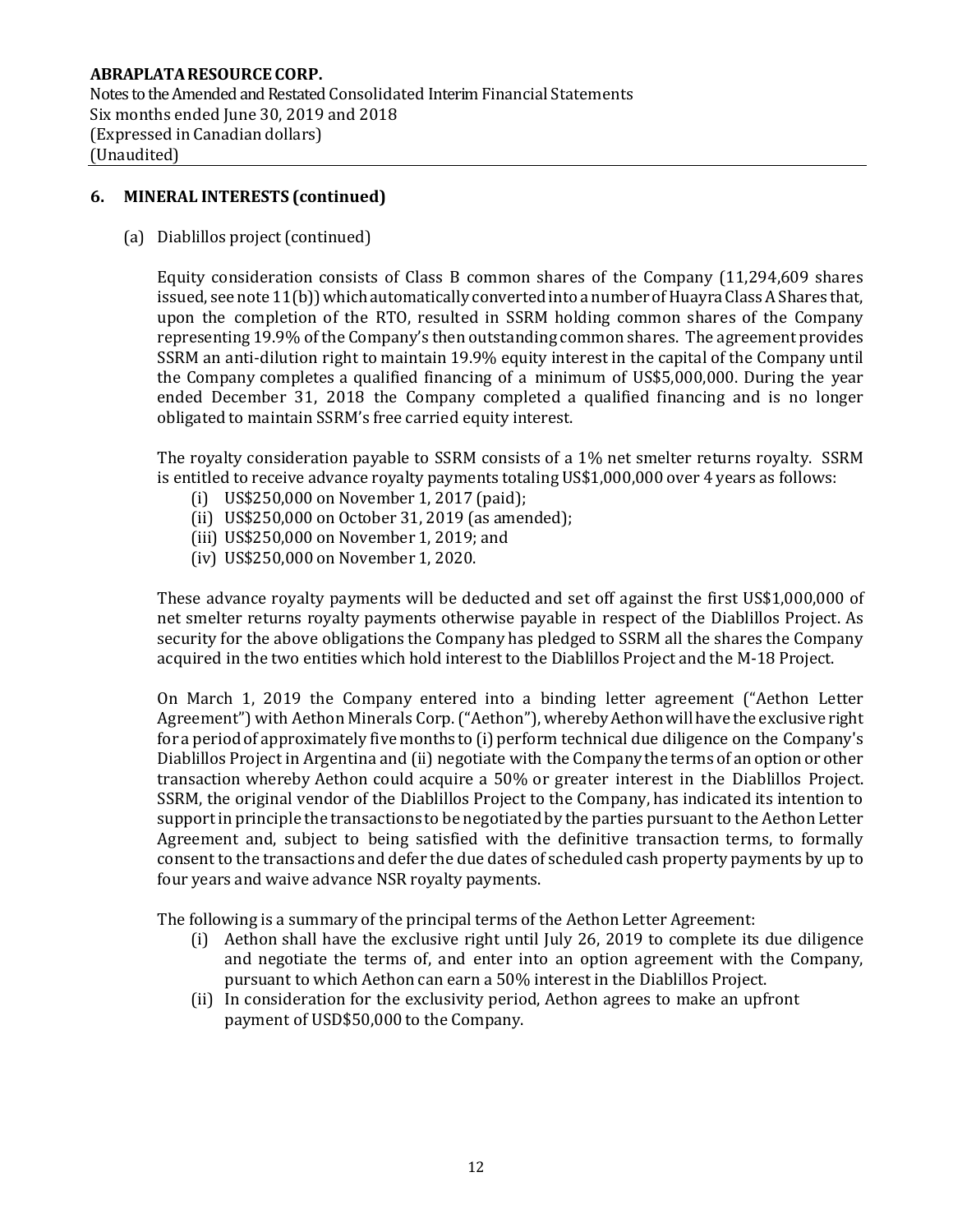Notes to the Amended and Restated Consolidated Interim Financial Statements Six months ended June 30, 2019 and 2018 (Expressed in Canadian dollars) (Unaudited)

#### **6. MINERAL INTERESTS (continued)**

- (a) Diablillos project(continued)
	- (iii) During the Exclusivity Period, Aethon will spend a minimum of USD\$150,000 on expenditures in connection with a metallurgical testing program and other related test work to be carried out on the Project.

The Company also has written assurances from SSRM that SSRM will consent to the Aethon Agreement and the entering into the Aethon Option Agreement, subject to being satisfied with the definitive transaction terms. SSRM has also agreed to forbear from enforcing payment of outstanding NSR royalty payments during the exclusivity period. SSRM has also indicated that it would agree to delay property payments of USD\$5 million and USD\$7 million by up to four years under certain circumstances, including a merger of Aethon and AbraPlata on terms that are satisfactory to SSRM.

On June 29, 2019, the Company entered into a non-binding letter of intent dated, July 28, 2019, with Aethon (the "Aethon LOI") contemplating the arm's length acquisition by AbraPlata of all of the outstanding common shares of Aethon (the "Aethon Shares") (the "Proposed Transaction"). Pursuant to the terms of the Aethon LOI, all of the issued and outstanding Aethon Shares will be exchanged on the basis of 3.75 AbraPlata common shares (each whole share, an "AbraPlata Share") for each Aethon Share (the "Exchange Ratio").

Pursuant of the terms of the Aethon LOI, the parties anticipate entering into a definitive agreement on or prior to August 30, 2019. The Proposed Transaction is subject to a number of conditions, including, but not limited to, AbraPlata and Aethon entering into one or more binding definitive agreements containing customary terms and conditions, including representations and warranties customary in a transaction of this nature. In the event that definitive agreement(s) are entered into between the parties, and subject to the final transaction structure, the closing of the Proposed Transaction will be subject to additional conditions precedent including, but not limited to, the receipt of all required approvals from TSXV, shareholder approval of the Proposed Transaction to the extent required under corporate and securities laws and the rules and policies of TSXV, including by the requisite majority of shareholders of Aethon at a special meeting of Aethon shareholders and agreement on customary non-solicitation covenants, insider lock-up agreements, board support and other standard provisions for transactions of this nature.

There can be no assurances that any transaction relating to the Proposed Transaction or otherwise will result, or as to the final definitive terms thereof. Both parties have agreed for the payment of a termination fee of CAD \$500,000, in the event that either party terminates the Aethon LOI under certain prescribed circumstances, including termination in connection with pursuing an alternative transaction.

SSRM has indicated its intention to support in principle the Proposed Transaction and, subject to its completion, to agree to defer the outstanding Diablillos property payments of USD\$5 million and USD\$7 million for four years and waive all outstanding advance royalty payments, in exchange for consideration to be determined.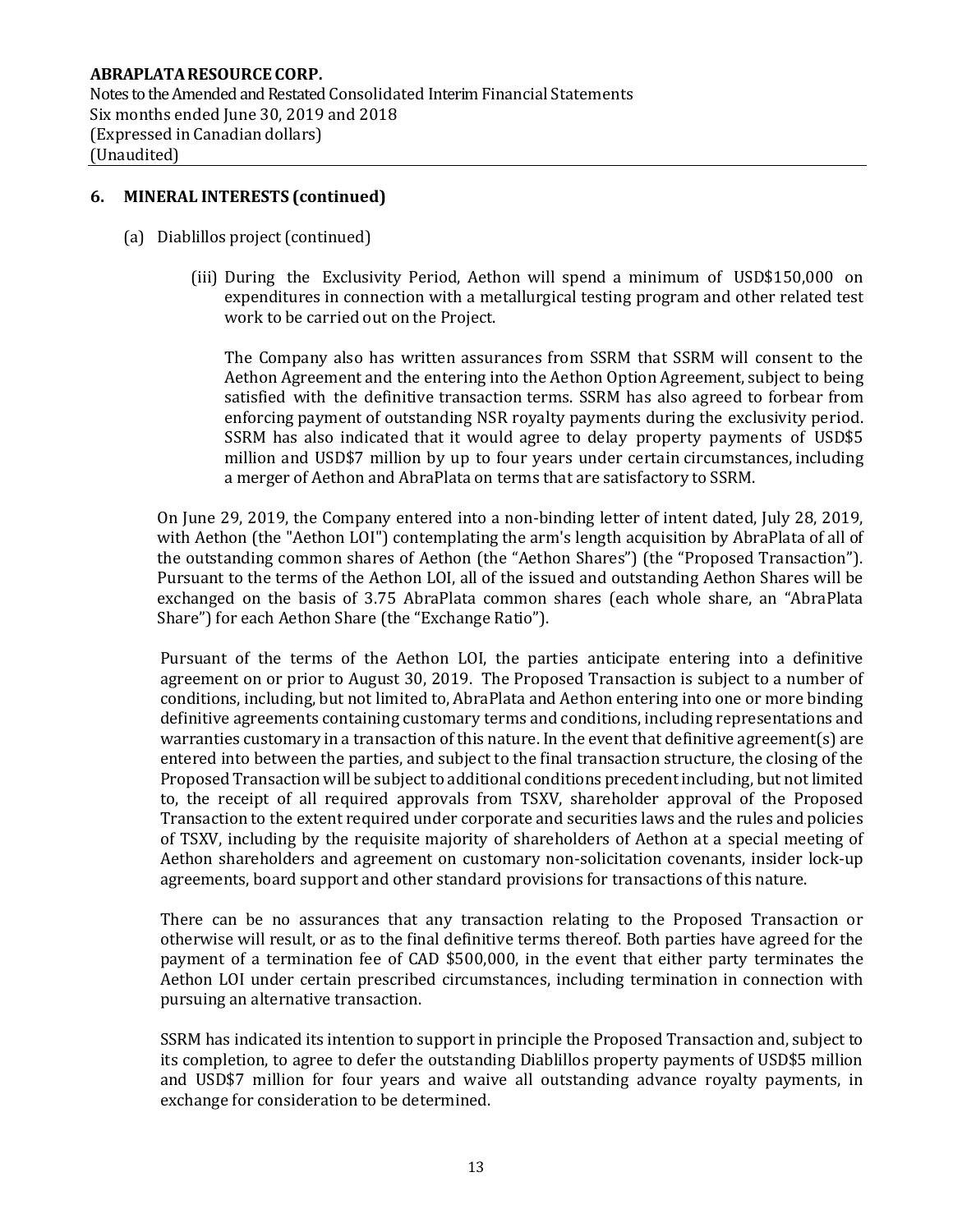## **6. MINERAL INTERESTS (continued)**

(2) On August 30, 2017 the Company signed an agreement to acquire all of the issued and outstanding shares of Minera Cerro Bayo S.A. ("Cerro Bayo"), a privately held Argentine company. Cerro Bayo owns certain mineral rights that, as a result of a long-standing border dispute between two neighboring provinces in northwestern Argentina, overlap and potentially conflict with the Company's mineral rights to its Diablillos Ag-Au project. The acquisition of the potentially conflicting mineral rights through the acquisition of Cerro Bayo means that the Company will retain its title to the Diablillos Ag-Au project regardless of the ultimate outcome of the provincial border dispute.

Cash and equity consideration payable under the agreement is as follows:

- (i) US\$225,000 upon closing (paid);
- (ii) US\$175,000 on or before February 28, 2018 (paid);
- (iii) US\$175,000 and 150,000 common shares on or before December 15, 2018 (as amended);
- (iv) US\$175,000 and 150,000 common shares on or before February 28, 2019;
- (v) US\$150,000 and 200,000 common shares on or before August 30, 2019;
- (vi) US\$250,000 on or before February 29, 2020;
- (vii) US\$350,000 on or before August 30, 2020;
- (viii) US\$825,000 to be paid on the earlier of February28, 2021 or the date on which the Company has obtained a Diablillos Feasibility Study as defined in the SSRM Agreement dated August 23, 2016; and
- (ix) US\$1,000,000 is to be paid on the earlier of the date of commencement of mine construction at the Diablillos project or November 1, 2021.

The Company did not make a payment of US\$175,000 and did not issue 150,000 shares by December 15, 2018, and by February 28, 2019 accordingly the Cerro Bayo agreement is in default. The Company wrote off the acquisition and exploration costs incurred in relation to Cerro Bayo agreement.

(b) Samenta project

During the year ended December 31, 2018 AbraPlata Argentina S.A. ("APA SA") terminated the exploration-with-option-to-purchase agreements related to Samenta mineral property. As a result, all acquisition and exploration costs incurred in relation to Samenta property were written off. APA SA acquired the option to purchase the Samenta Cu-Mo porphyry prospect located in the province of Salta in northwestern Argentina during the year ended September 30, 2015. APA SA signed exploration-with- option-to-purchase agreements, which were amended in July 2016, on two separate but contiguous claim groups, Cerro Samenta Norte and Cerro Samenta Sur, comprising the Samenta Project.

Cash consideration payable per the agreement were as follows:

- (i) US\$30,000 upon completion of the due diligence (paid)
- (ii) US\$50,000 in February 2017 (paid)
- (iii) US\$70,000 in August 2017 (paid)
- (iv) US\$90,000 in August 2018 (not to be paid due to termination of the agreement)
- (v) US\$130,000 in August 2019 (not to be paid due to termination of the agreement).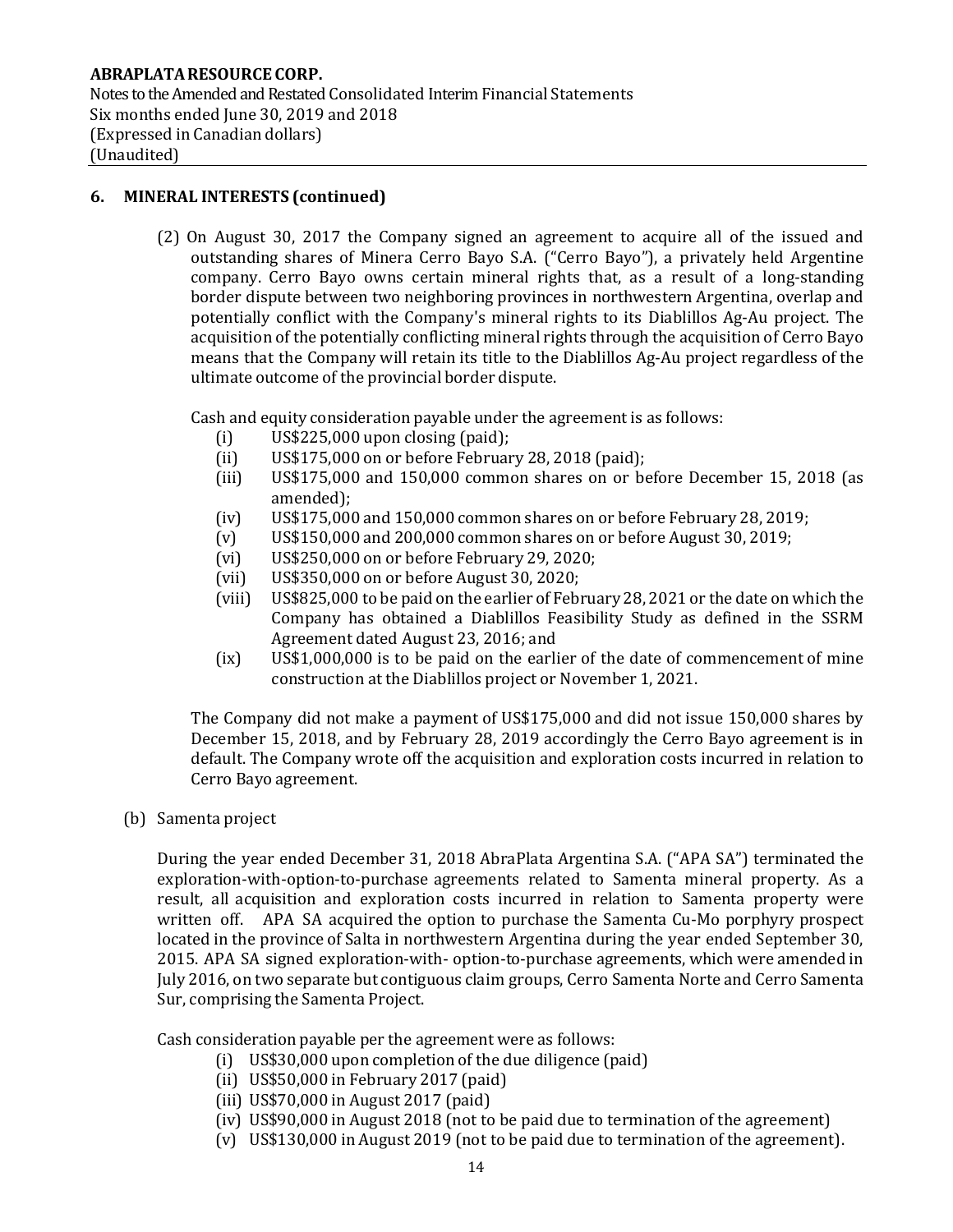#### **6. MINERAL INTERESTS (continued)**

An exercise fee of US\$4,230,000 was due at the end of August 2020, but is no longer due as a result of the termination of the agreement. The underlying owners were also entitled to a 1.5% NSR royalty of which 0.5% could be purchased back for US\$1,000,000.

(c) Cerro Amarillo project

For the Cerro Amarillo Project, the Company is awaiting the ratification of the appropriate permits to undertake, subject to financing, a stage one drilling campaign. On December 1, 2014, the Company announced that during the congressional deliberations that took place in November 2014, it was determined that any decision regarding the ratification of the drill permit should be delayed pending the completion of an inventory of glaciers in or near the project to be conducted by *Instituto Argentino de Nivología Glaciología y Ciencias Ambientales* ("IANIGLA"), the federal body charged with conducting the inventory under the Protection of Glaciers Law 26.639. IANIGLA has already begun the inventory, which was expected to be completed in 2015.

On July 14, 2016, APA SA, signed an agreement for the right to purchase the Cerro Amarillo project located in the province of Mendoza in Argentina. This agreement is a replacement agreement to the one that was entered into in 2010.

The Company made the following payments:

- (i) US\$25,000 in October 2016, deferred to May 2017 (paid)
- (ii) and will pay US\$25,000 annually every November, starting in November 2017, until the earlier of the ratification of appropriate permits or the receipt of exploration permits given in accordance with the legislature of the province of Mendoza (the "Notification Date"). The Company will then make a series of installments in total of US\$875,000 over 48-month period from the Notification Date. The due date for November 2018 payment was extended to January 10, 2019 and the payment was made during the six months ended June 30, 2019.

An exercise fee of US\$2,500,000 will be due by the end of 60 months period from the Notification Date. The underlying owners are also entitled to a 1% NSR royalty which can be purchased back for US\$3,000,000.

Due to uncertainty of the timing for the completion of the glaciers inventory and the ratification of the permits, the Company wrote down the Cerro Amarillo project to \$1 in a prior period.

During the period ended June 30, 2019, the Company re-evaluated the situation and started capitalizing costs.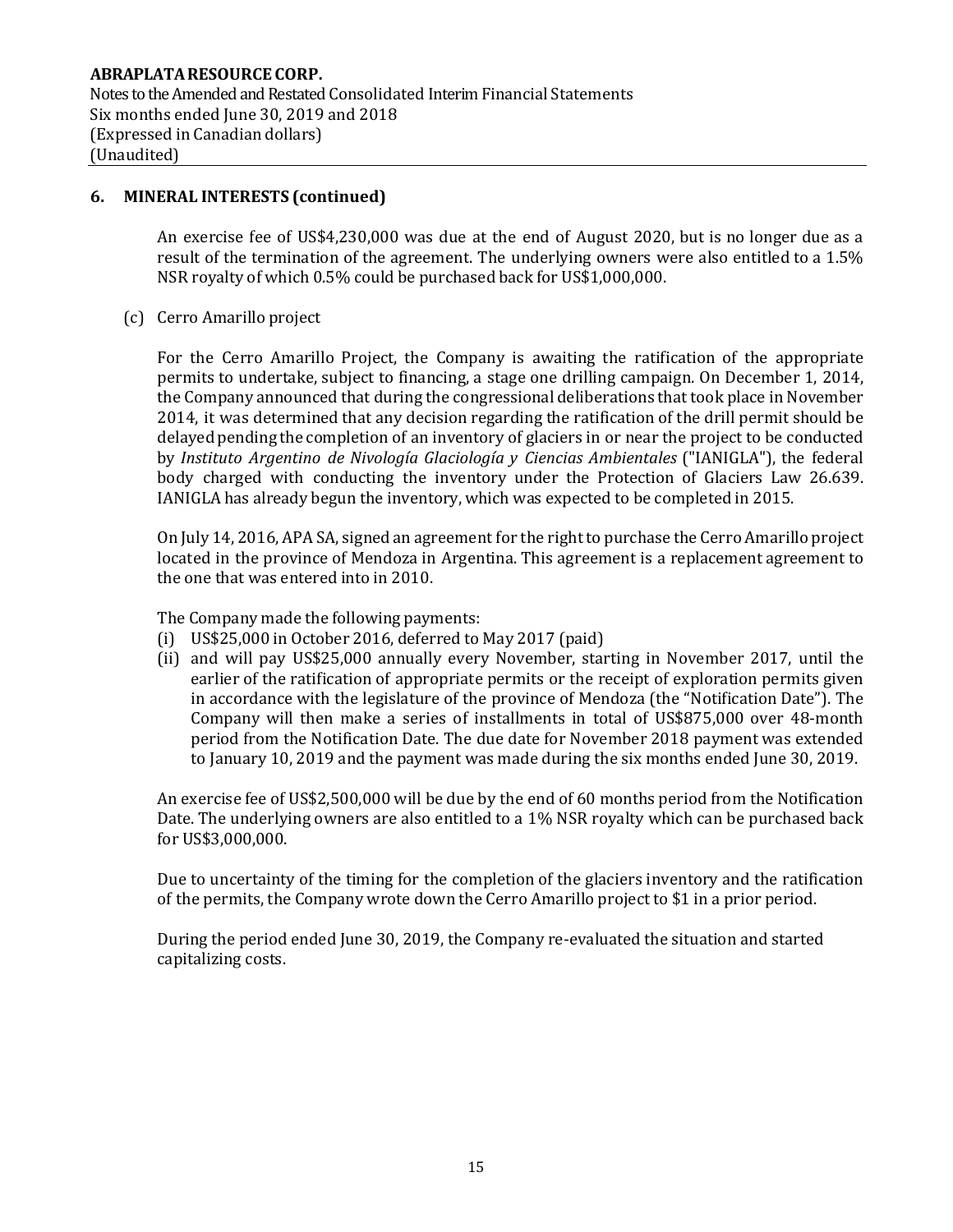## **ABRAPLATARESOURCE CORP.** Notes to the Amended and Restated Consolidated Interim Financial Statements Six months ended June 30, 2019 and 2018 (Expressed in Canadian dollars) (Unaudited)

## **6. MINERAL INTERESTS (continued)**

The changes to the Company's mineral interests were as follows:

|                                        | Diablillos,<br><b>Argentina</b> | Cerro<br><b>Amarillo</b> | Samenta,<br>Argentina | <b>Total</b>    |
|----------------------------------------|---------------------------------|--------------------------|-----------------------|-----------------|
| Balance as at December 31, 2017 \$     | 4,704,781                       | \$                       | 152,269<br>S          | 4,857,051<br>S  |
| Additions, cash                        | 285,642                         |                          |                       | 285,642         |
| Additions, shares                      | 602,224                         |                          |                       | 602,224         |
| Hyperinflationary adjustment           | 1,425,864                       |                          |                       | 1,425,864       |
| Foreign exchange translation           | (2,561,490)                     |                          | (38,409)              | (2,599,899)     |
| Write off                              | (507, 246)                      |                          | (113, 860)            | (621, 106)      |
| <b>Balance December 31, 2018</b><br>\$ | 3,949,775                       | \$<br>1                  | \$                    | 3,949,776<br>S  |
| Additions, cash                        |                                 | 29,265                   |                       | 29,265          |
| Hyperinflationary adjustment           | 815,448                         |                          |                       | 815,448         |
| Foreign exchange translation           | (314, 703)                      |                          |                       | (314, 703)      |
| Balance June 30, 2019<br>\$            | 4,450,520                       | \$29,266                 | \$                    | 4,479,786<br>\$ |

## **7. EVALUATIONAND EXPLORATION EXPENSES**

The Company's exploration expenses for the three and six months ended June 30, 2018 and 2019 are as follows:

| <b>Diablillos</b>           | Three months ended June 30, |          |    | Six months ended June 30, |               |               |
|-----------------------------|-----------------------------|----------|----|---------------------------|---------------|---------------|
|                             |                             | 2019     |    | 2018                      | 2019          | 2018          |
| Administration              | \$                          | 725      | \$ | $\overline{\phantom{a}}$  | \$<br>747     | \$            |
| Camp Costs                  |                             | 8,994    |    | 51,403                    | 31,062        | 94,126        |
| Engineering and geology     |                             |          |    | 37,063                    |               | 138,104       |
| <b>Drilling</b>             |                             | 2,566    |    | 3,586                     | 2,566         | 6,248         |
| Legal and regulatory fee    |                             | 4,996    |    | 23,176                    | 6,788         | 38,621        |
| Personnel Costs             |                             | 10,371   |    | 45,401                    | 15,798        | 110,202       |
| Report                      |                             | (10,009) |    | 38,822                    | 12,661        | 79,252        |
| <b>Travel and Transport</b> |                             | 20,226   |    | 29,629                    | 31,168        | 51,577        |
| <b>Other</b>                |                             |          |    | 3,827                     |               | 6,369         |
| <b>Total Diablillos</b>     | \$                          | 37,869   | \$ | 232,907                   | \$<br>100,790 | \$<br>524,499 |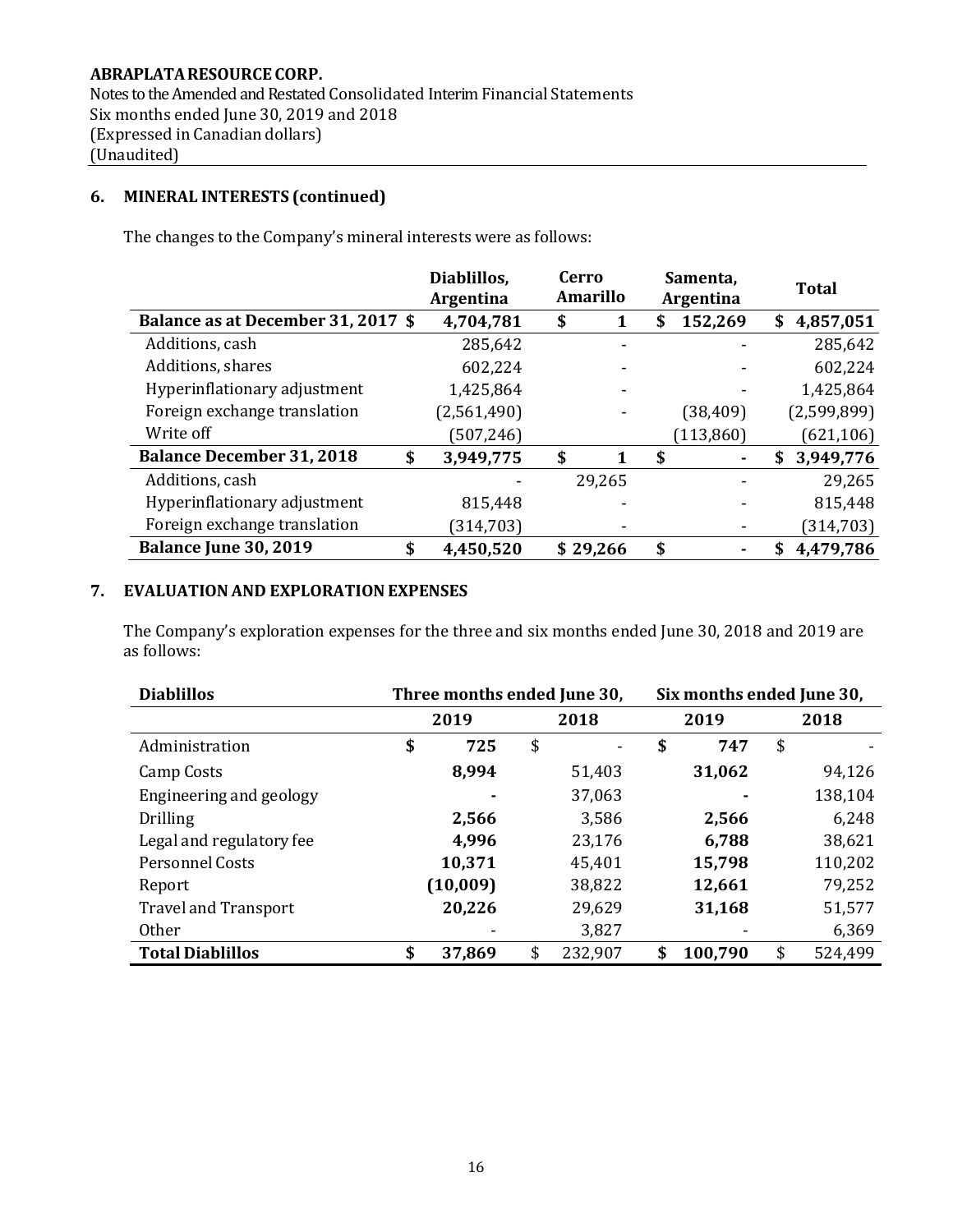# **Cerro Amarillo Three months ended June 30, Six months ended June 30, 2019 2018 2019 2018** Camp Costs **\$ 187** \$ 404 **\$ 370** \$ 788 Option fee **(29,236)** - **-** - Legal and regulatory fee **(4,511)** 4,512 **(858)** 10,234 **Travel and Transport Total Cerro Amarillo \$ (33,560)** \$ 4,916 **\$ (488)** \$ 11,022 **Three months ended June 30, Six months ended June 30, 2019 2018 2019 2018 Total exploration expenses for the period \$ 4,309** \$ 237,823 **\$ 100,302** \$ 535,521

## **7. EVALUATIONAND EXPLORATION EXPENSES (continued)**

#### **8. SHARE CAPITAL**

#### **(a) Authorized**

Authorized: Unlimited common shares without par value. Unlimited first preferred shares without par value. Unlimited second preferred shares without par value.

#### **(b) Issued and outstanding**

Pursuant to the Merger Agreement, 21,284,381 shares were placed in escrow. At June 30, 2019, 5,855,027 shares remain in escrow (December 31, 2018 – 9,557,984).

On April 10, 2019 the company closed a non-brokered private placement of 15,000,000 units at a price of \$0.05 per unit for total gross proceeds of \$750,000. Each unit consisted of one common share and one non-transferable common share purchase warrant. Each warrant is exercisable for five years to purchase an additional common share at a price of \$0.10. The Company paid finder's fees of \$2,400 and incurred \$10,168 in share issue costs.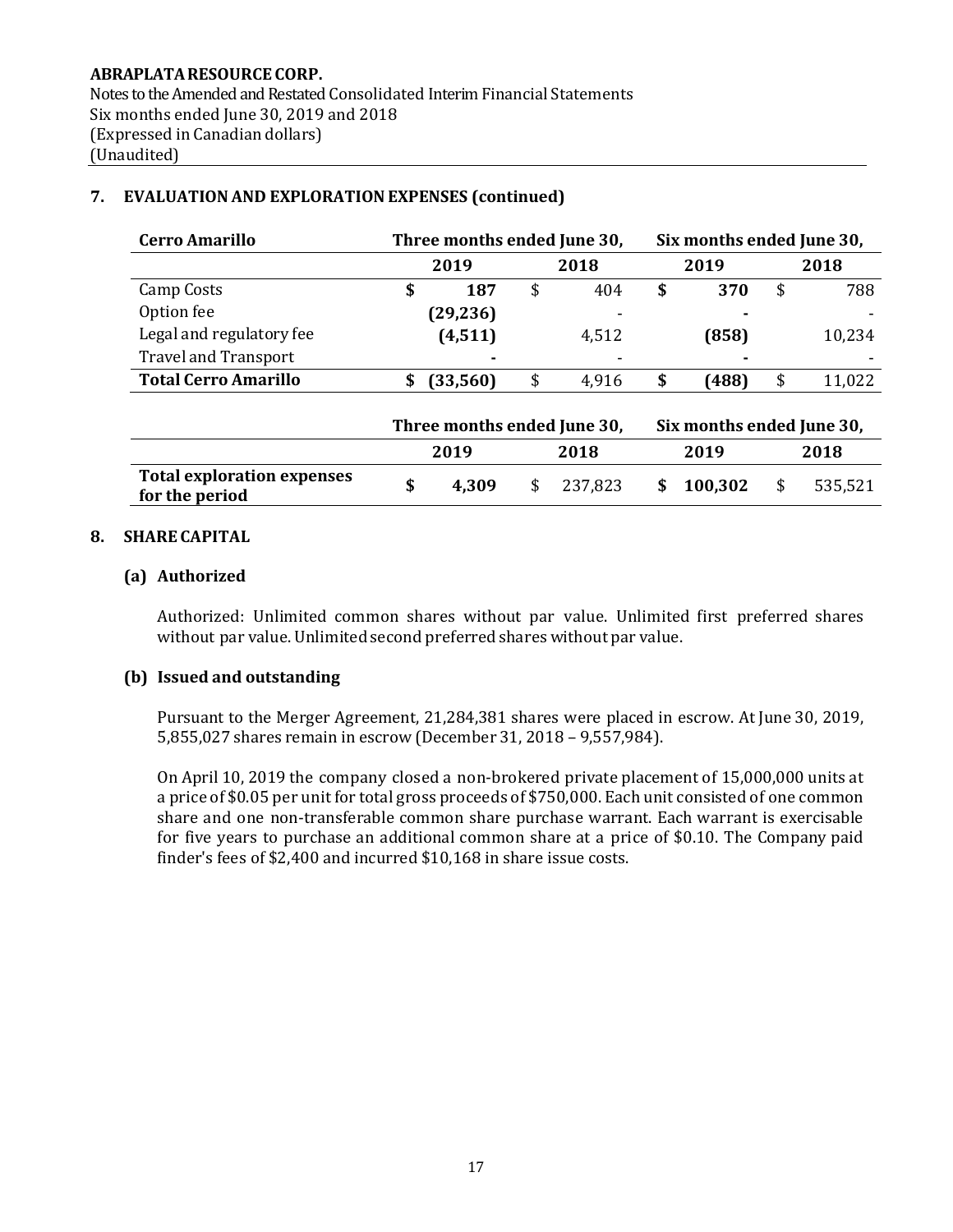Notes to the Amended and Restated Consolidated Interim Financial Statements Six months ended June 30, 2019 and 2018 (Expressed in Canadian dollars) (Unaudited)

#### **8. SHARE CAPITAL (continued)**

#### **(b) Issued and outstanding** (continued)

On July 16, 2018 the Company closed the second tranche of a non-brokered private placement of 495,062 units at a price of \$0.20 per unit for gross proceeds of \$99,012. Each unit consists of one common share of the Company, and one transferrable common share purchase warrant. Each warrant is exercisable to acquire, one additional common share of the Company at a price of \$0.30 per share for a period of three years. In addition, the Company incurred share issue costs of \$4,187.

On May 4, 2018 the Company closed the first tranche of a non-brokered private placement of 3,092,140 units at a price of \$0.20 per unit for gross proceeds of \$618,428. Each unit consists of one common share of the Company, and one transferrable common share purchase warrant. Each warrant is exercisable to acquire, one additional common share of the Company at a price of \$0.30 per share for a period of three years. In connection with the first tranche of the private placement, the Company paid commissions of \$2,400 and issued 32,571 non-transferrable share purchase warrants to certain persons who introduced subscribers to the Company. Each finder's warrant is exercisable to acquire an additional common share of the Company at an exercise price of \$0.30 per share for a period of three years. Fair value of the finder warrants was estimated as \$3,249 (note 8). All securities issued in connection with the Private Placement are subject to a fourmonth-and-one-day statutory hold period. In addition, the Company incurred share issue costs of \$16,441.

On February 8, 2018 the Company issued 414,893 shares to settle debt of \$97,500 recording a loss on debt settlement of \$6,223.

On January 12, 2018 the Company closed, on a non-brokered basis, an offering of 10,100,109 units at a price of \$0.20 per unit for total gross proceeds of \$2,020,022. Each unit consisted of one common share and one non-transferable common share purchase warrant. Each warrant is exercisable for two years to purchase an additional common share at a price of \$0.30 but will expire earlier if, for any ten consecutive trading days on the TSX Venture Exchange, the closing price of the common shares equals or exceeds \$0.40. In connection with the financing the Company paid to certain arm's length parties a finder's fee comprised of cash fee of \$106,760 and share purchase warrants exercisable to acquire up to 530,800 common shares of the Company. The warrants are exercisable for a period of two year from the date of issuance at a price of \$0.30 per common share. Fair value of the finder warrants was estimated as \$55,965. In addition, the Company incurred share issue costs of \$44,115.

Pursuant to SSRM's contractual anti-dilution right to maintain a 19.9% equity interest in the capital of the Company, under the second amended and restated share purchase agreement dated March 21, 2017, 2,509,265 common shares were issued to SSRM. The fair value of these shares was determined to be \$602,224, based on the trading price of the Company's shares on the date of issue of \$0.24 per share.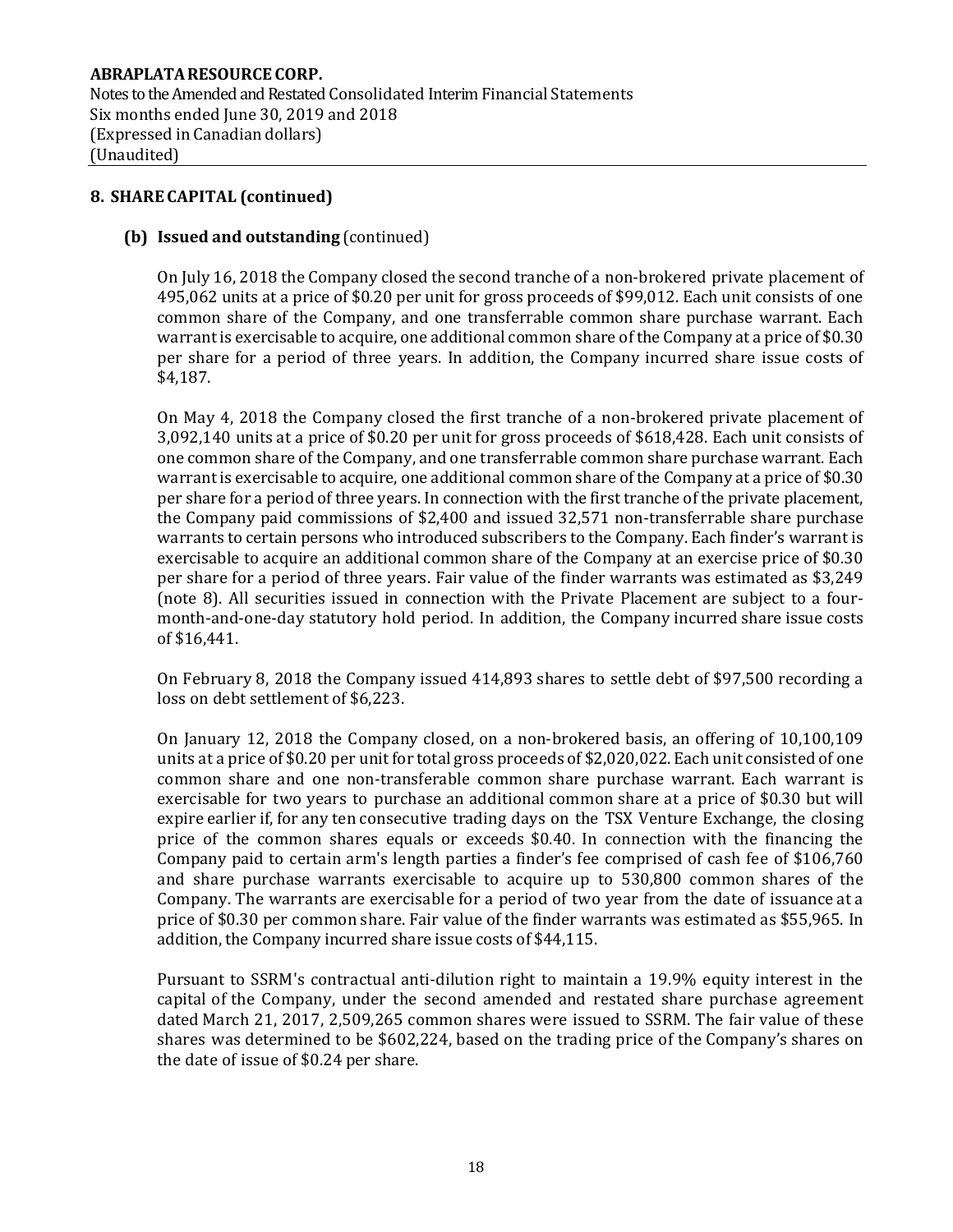Notes to the Amended and Restated Consolidated Interim Financial Statements Six months ended June 30, 2019 and 2018 (Expressed in Canadian dollars) (Unaudited)

#### **8. SHARE CAPITAL (continued)**

#### **(b) Issued and outstanding** (continued)

On August 4, 2017 the Company closed, on a non-brokered basis, an offering of 4,066,480 common shares of the Company by way of a private placement at a price of \$0.40 per share for total gross proceeds of \$1,626,592. In connection with the financing, the Company paid to certain arm's length parties a finder's fee comprised of cash fee of \$127,097 and share purchase warrants exercisable to acquire up to 317,742 common shares of the Company. The warrants are exercisable for a period of one year from the date of issuance at a price of (i) \$0.40 per common share during the first six months after a finderwarrant is issued, and (ii) \$0.60 per commonshare for the following six months thereafter. Fair value of the finder warrants was estimated as \$64,322. In addition, the Company incurred share issue costs of \$49,115.

Pursuant to SSRM's anti-dilution right to maintain a 19.9% equity interest in the capital of the Company, under the second amended and restated share purchase agreement dated March 21, 2017, 1,010,274 common shares were issued to SSRM. The fair value of these shares was determined to be \$404,110, based on the price of the shares issued in the concurrent private placement of \$0.40 per share, when the original 19.9% equity consideration was issued.

On May 16, 2017, the Company completed, on a non-brokered basis, an offering of 2,585,967 common shares ofthe Company by way of a private placement at a price of \$0.30 per share for total gross proceeds of \$775,790. On April 24, 2017, the Company completed a Concurrent Financing of 9,543,663 common shares of the Company at a price of \$0.30 for gross proceeds of \$2,863,099. In connection with these offerings, the Company paid \$351,174 in share issue costs and granted finder warrants exercisable to acquire up to 927,706 common shares of the Company. The finder warrants will be exercisable for a period of one year from the date of issuance at a price of (i) \$0.30 per common share during the first six months after a finder warrant is issued, and (ii) \$0.50 per common share for the following six months thereafter. Fair value of the finder warrants was estimated as \$162,610.

On May 16, 2017, pursuant to the anti-dilution right in the SSRM Agreement, 642,456 common shares were issued to SSRM. The fair value of these shares was determined to be \$192,736 based on the price of the shares issued in the concurrent private placement of \$0.30 per share, when the original 19.9% equity consideration was issued.

On April 24, 2017, the Company completed the RTO and issued 5,944,220 shares with a fair value of \$1,783,266.

On April 24, 2017, the Company issued 11,294,609 shares pursuant to the SSRM Agreement for the acquisition of the Diablillos project. The shares are held in escrow and released over 3 years. The fair value of these shares was estimated to be \$2,023,384 based on the price of the shares issued in the concurrent private placement of \$0.30 per share, discounted by the put option, calculated using the Black-Scholes option-pricing model, for the length of the hold period.

On April 24, 2017, 9,992,284 warrants were exercised at an exercise price of \$0.10 and 9,992,284 shares were issued.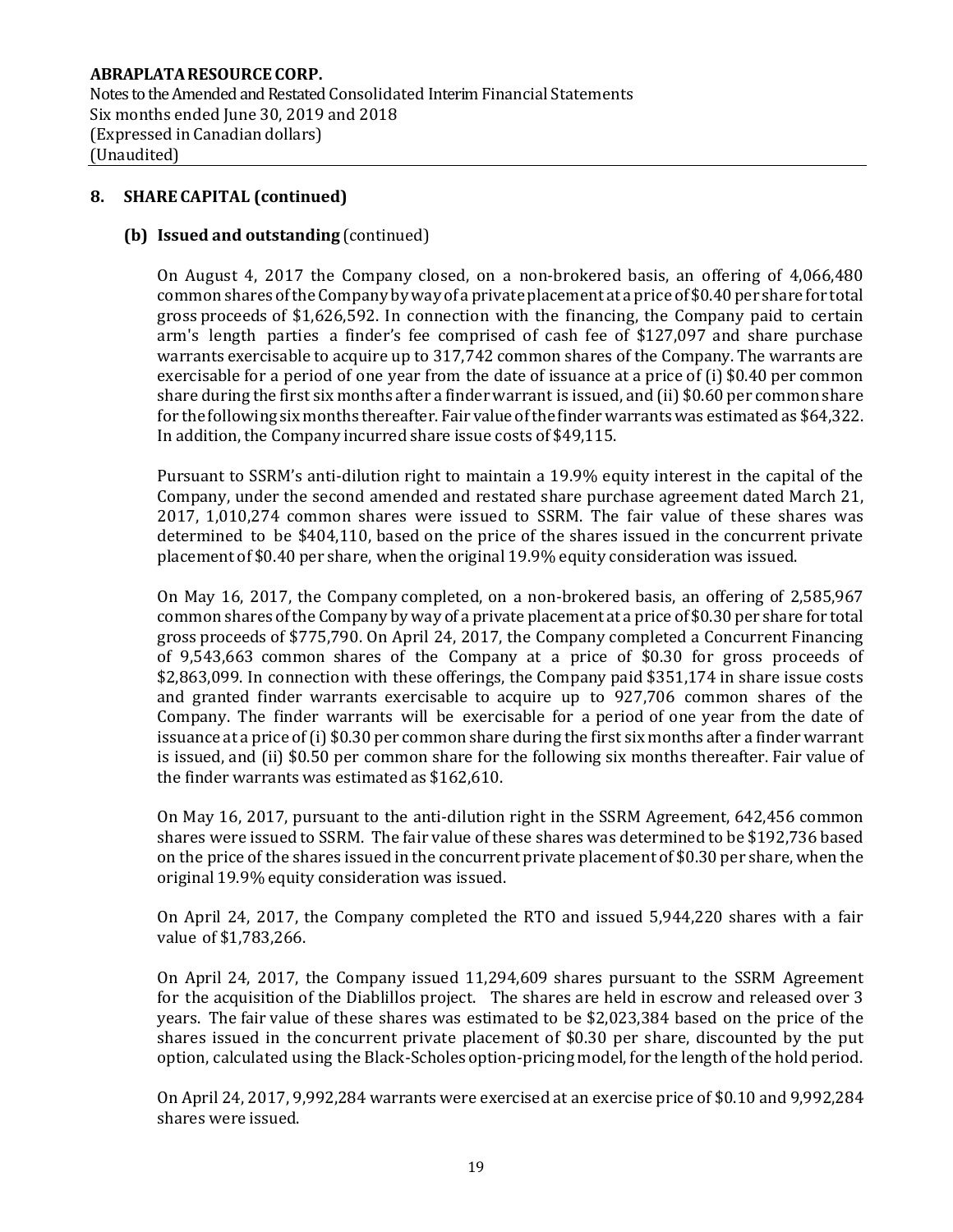## **8. SHARE CAPITAL (continued)**

#### **(c) Stock options**

On March 1, 2019 the Company granted 1,200,000 stock options exercisable at a price of \$0.065 per share for a period of five years. The stock options vest 25% immediately, 25% after six months, 25% after twelve months and 25% after eighteen months. The fair value of the stock options was determined using the Black-Scholes option pricing model with the following assumptions: 5 years expected life; share price at the grant date of \$0.06; 93% volatility; risk free interest rate of 1.79%; and a dividend yield of 0%.

On June 1, 2018, the Company granted 1,500,000 incentive stock options to directors, officers and consultants of the Company. The stock options have an exercise price of \$0.17 per share and are exercisable for a period of five years from the date of grant. The stock options vest 25% immediately, 25% after six months, 25% after twelve months and 25% after eighteen months. The fair value of the stock options of \$200,787 was determined using the Black-Scholes option pricing model with the following assumptions: 5 years expected life; share price at the grant date of \$0.175; 103% volatility; risk free interest rate of 2%; and a dividend yield of 0%.

On March 21, 2018, the Company granted 1,125,000 incentive stock options to directors, officers and consultants of the Company. The stock options have an exercise price of \$0.20 per share and are exercisable for a period of five years from the date of grant. The stock options vest 25% immediately, 25% after six months, 25% after twelve months and 25% after eighteen months. The fair value of the stock options of \$167,969 was determined using the Black-Scholes option pricing model with the following assumptions: 5 years expected life; share price at the grant date of \$0.195; 104% volatility; risk free interest rate of 2%; and a dividend yield of 0%.

On June 7, 2017, the Company granted 2,350,000 incentive stock options to directors, officers and consultants of the Company. The stock options have an exercise price of \$0.63 per share and are exercisable for a period of five years from the date of grant. The stock options vest 25% immediately, 25% after six months, 25% after twelve months and 25% after eighteen months. The fair value of the stock options of \$1,243,032 was determined using the Black-Scholes option pricing model with the following assumptions: 5 years expected life; share price at the grant date of \$0.62; 107% volatility; risk free interest rate of 0.88%; and a dividend yield of 0%.

On November 15, 2017, the Company granted 900,000 stock options. The stock options have an exercise price of \$0.25 per share and are exercisable for a period of five years from the date of grant. The stock options vest 25% immediately, and the balance vests in three equal semi-annual installments commencing on the six months anniversary of the date of grant and continuing every six months thereafter until the options are fully vested. The fair value of the stock options of \$169,321 was determined using the Black-Scholes option pricing model with the following assumptions: 5 years expected life; share price at the grant date of \$0.25; 105% volatility; risk free interest rate of 1.58%; and a dividend yield of 0%.

Expected volatility was estimated based on similar-sized entities in the industry.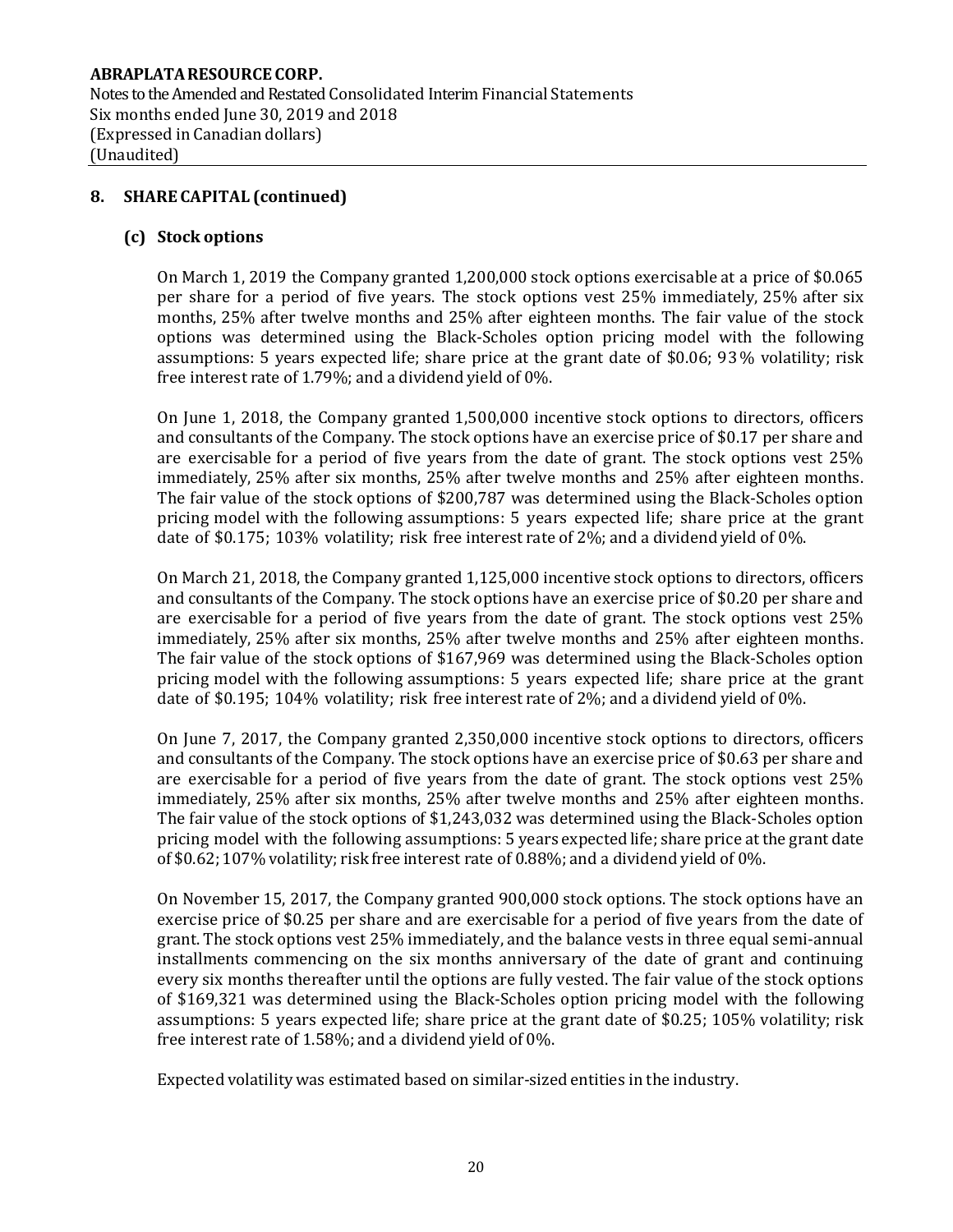Notes to the Amended and Restated Consolidated Interim Financial Statements Six months ended June 30, 2019 and 2018 (Expressed in Canadian dollars) (Unaudited)

## **8. SHARE CAPITAL (continued)**

## **(c) Stock options** (continued)

During the period ended June 30, 2019, the company recorded \$108,778 (2018 - \$402,902) in share-based expense related to the stock options.

The movement in the Company's share options for the period ended June 30, 2019 are as follows:

|                                | Number of<br>options | <b>Weighted average</b><br>exercise price |
|--------------------------------|----------------------|-------------------------------------------|
| Outstanding, December 31, 2017 | 3,162,500            | 0.52                                      |
| Granted                        | 2,625,000            | 0.18                                      |
| Cancelled                      | (312,500)            | 0.56                                      |
| Forfeited                      | (300, 000)           | 0.41                                      |
| Outstanding, December 31, 2018 | 5,175,000            | 0.35                                      |
| Granted                        | 1,200,000            | 0.065                                     |
| Outstanding, June 30, 2019     | 6,375,000            | 0.29                                      |
| Exercisable, June 30, 2019     | 5,168,750            | 0.30                                      |

At June 30, 2019, the Company has the following stock options outstanding:

| <b>Number of options</b><br>outstanding | <b>Number of options</b><br>exercisable | <b>Exercise</b><br>Price | <b>Expiry Date</b> |
|-----------------------------------------|-----------------------------------------|--------------------------|--------------------|
| 1,850,000                               | 1,850,000                               | \$0.63                   | June 7, 2022       |
| 900,000                                 | 900,000                                 | \$0.25                   | November 15, 2022  |
| 1,025,000                               | 768,750                                 | \$0.20                   | March 1, 2023      |
| 1,400,000                               | 1,050,000                               | \$0.17                   | June 1, 2023       |
| 1,200,000                               | 600,000                                 | \$0.065                  | March 1, 2024      |

At June 30, 2019, the weighted average remaining contractual life of options outstanding was 3.67 years.

#### **(d) Warrants**

The movement in the Company's warrants for the period ended June 30, 2019 is as follows:

|                                | Number of<br>warrants | Weighted average<br>exercise price |
|--------------------------------|-----------------------|------------------------------------|
| Outstanding, December 31, 2017 | 1,245,448             | \$0.33                             |
| Issued                         | 14,250,682            | 0.30                               |
| Expired                        | (1, 245, 448)         | 0.53                               |
| Outstanding, December 31, 2018 | 14,250,682            | \$0.30                             |
| Issued                         | 15,000,000            | 0.10                               |
| Outstanding, June 30, 2019     | 29,250,682            | \$0.20                             |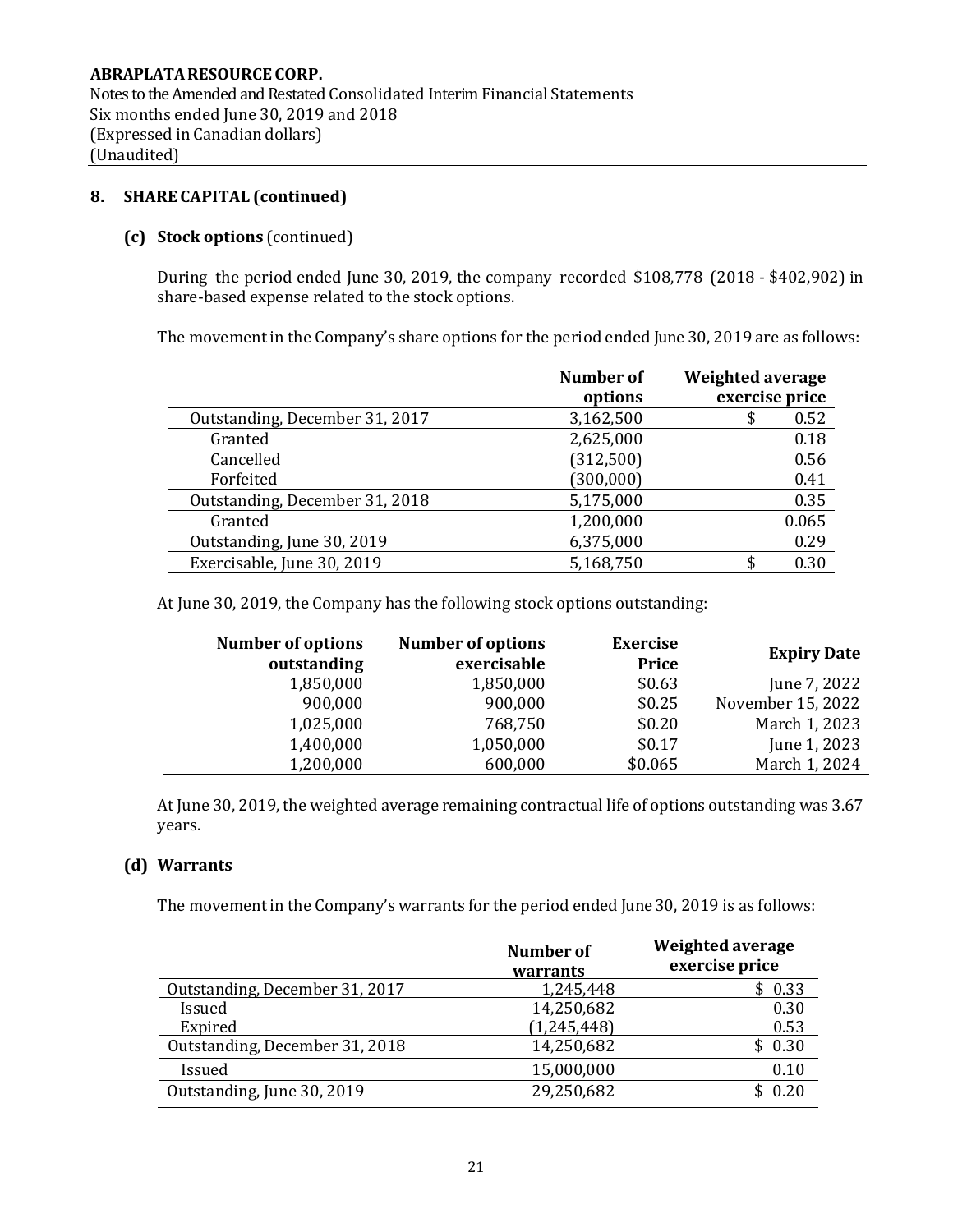## **8. SHARE CAPITAL (continued)**

#### **(d) Warrants** (continued)

At June 30, 2019, the Company has the following warrants outstanding:

| Number of warrants | Exercise Price |      | <b>Expiry Date</b> |
|--------------------|----------------|------|--------------------|
| 10,630,909         |                | 0.30 | January 11, 2020   |
| 3,124,711          |                | 0.30 | May 4, 2021        |
| 495,062            |                | 0.30 | July 13, 2021      |
| 15,000,000         |                | 0.10 | April 8, 2024      |

At June 30, 2019, the weighted average remaining contractual life of warrants outstanding was 2.88 years.

On April 8, 2019 in connection with the private placement (note 8(b)) the Company granted 15,000,000 warrants exercisable at \$0.10 for a period of five years.

On May 4, 2018 in connection with the private placement (note  $8(b)$ ) the Company granted 3,092,140 warrants exercisable at \$0.30 for a period of three years. On May 4, 2018 the Company granted 32,571 finders warrants exercisable at \$0.30 for a period of three years. The fair value of the finders' warrants was estimated as \$3,249 using the Black-Scholes Option Pricing Model with the following assumptions: share price on vesting date of \$0.195, risk-free rate of 1.87%, dividend rate of 0%, expected life of 3 years, and volatility of 95%.

On January 11, 2018 in connection with the private placement (note 8 (b)) the Company granted 10,100,109 warrants exercisable at \$0.30 for a period of two years. On January 11, 2018 the Company granted 530,800 finders warrants exercisable at \$0.30 for a period of two years. The fair value of the finders' warrants was estimated as \$55,965 using the Black-Scholes Option Pricing Model with the following assumptions: share price on vesting date of \$0.245, risk-free rate of 1.71%, dividend rate of 0%, expected life of 2 years, and volatility of 90%.

Expected volatility was estimated based on similar-sized entities in the industry.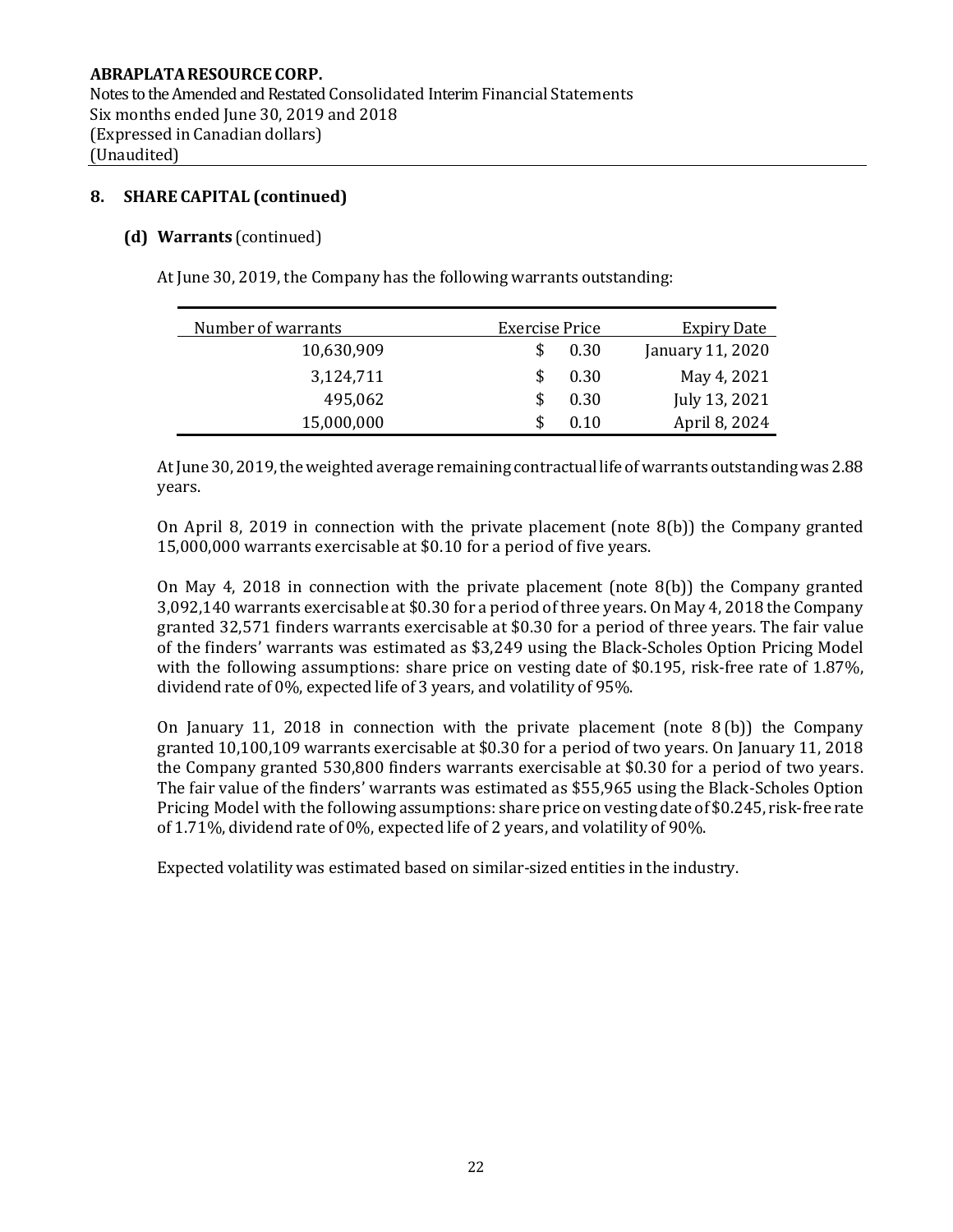## **9. RELATED PARTY TRANSACTIONS**

Key management personnel include the members of the Board of Directors and officers of the Company, who have the authority and responsibility for planning, directing and controlling the activities of the Company. Amounts paid and accrued to directors, former director, officers and companies in which directors and officers are shareholders or partners are as follows:

|                        |          | Three months ended June 30, | Six months ended June 30, 2019 |         |    |         |  |  |
|------------------------|----------|-----------------------------|--------------------------------|---------|----|---------|--|--|
|                        | 2019     | 2018                        |                                | 2019    |    | 2018    |  |  |
| Management fees        | \$<br>۰  | 112,500<br>S                | \$                             |         | \$ | 225,000 |  |  |
| Administration         | 15,000   | 30,000                      |                                | 30,000  |    | 60,000  |  |  |
| <b>Consulting fees</b> | 22,500   | 37,750                      |                                | 45,000  |    | 64,111  |  |  |
| Professional fees      | 9,318    | 27,127                      |                                | 21,378  |    | 40,900  |  |  |
| Share-based payments   | 34,301   | 99,595                      |                                | 56,651  |    | 223,340 |  |  |
|                        | \$81,119 | 306,972                     | S                              | 153,029 | \$ | 613,351 |  |  |

As at June 30, 2019 \$344,671 (December 31, 2018 – \$523,939) was payable to directors, officers and companies in which directors and officers are shareholders or partners of the Company. These amounts are unsecured, non-interest bearing and have no specific terms of repayment.

#### **10. SEGMENTED INFORMATION**

The Company has one operating segment. Its exploration and evaluation properties are located in Argentina.

#### **11. COMMITMENTS**

As at June 30, 2019, the Company has mineral interest commitments at its Diablillos and Cerro Amarillo projects in the form of option payments.The Company is in the process of conducting a strategic review of its properties under option and although as at the current date the Company had the commitments shown in the table below, some of these commitments could be reduced, deferred or eliminated pending the outcomeofthe strategic review.The Company also has operating expenses in Buenos Aires and in Vancouver.

| <b>Mineral interest commitments</b>            | 2019 |             | 2020 |           | 2021 |             | 2022        |
|------------------------------------------------|------|-------------|------|-----------|------|-------------|-------------|
| Cerro Amarillo                                 |      | 34,105      | \$   | 34,105    | \$   | 34,105      | \$3,410,500 |
| <b>Diablillos</b>                              |      | 7,162,050   |      | 682,100   |      | 9,549,400   |             |
| Total mineral interest<br>commitments          |      | 7,196,155   |      | 716,205   |      | 9,583,505   | 3,410,500   |
| Minimum office rental<br>payments in Argentina |      | 4,911       |      | ٠         |      |             |             |
| <b>Total commitments</b>                       |      | \$7,201,066 |      | \$716,205 |      | \$9,583,505 | \$3,410,500 |